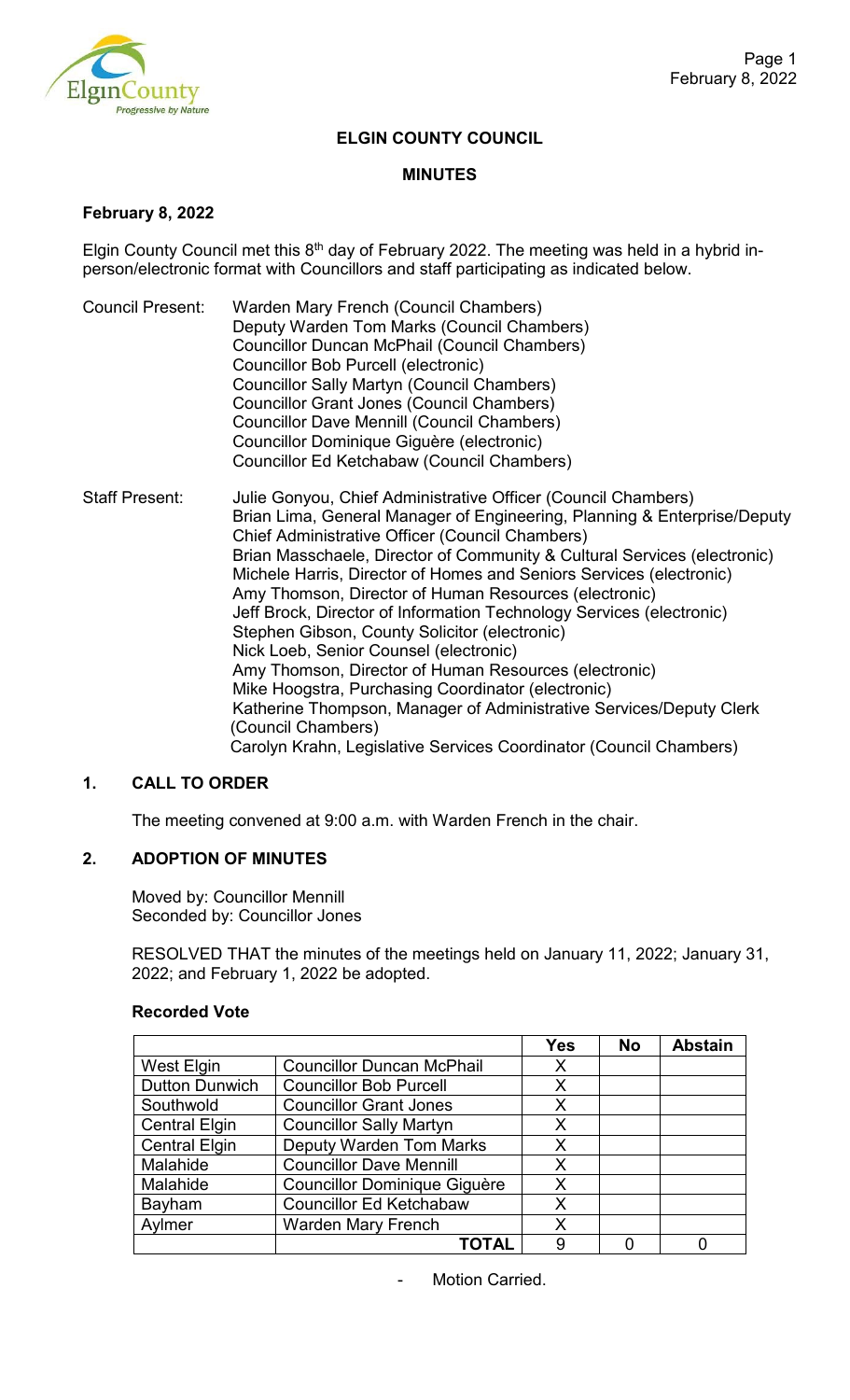#### **3. DISCLOSURE OF PECUNIARY INTEREST AND THE GENERAL NATURE THEREOF**

None.

## **4. PRESENTING PETITIONS, PRESENTATIONS AND DELEGATIONS**

### 4.1 **St. Thomas Elgin Local Immigration Partnership – Petrusia Hontar**

Petrusia Hontar from the St. Thomas Elgin Local Immigration Partnership presented the results from a survey conducted by eight (8) local immigration partnerships from Southwestern Ontario on the experiences of discrimination in St. Thomas and Elgin.

Moved by: Deputy Warden Marks Seconded by: Councillor McPhail

RESOLVED THAT the presentation from the St. Thomas Elgin Local Immigration Partnership be received; and

THAT staff be directed to research opportunities for Elgin County Council to strengthen its partnership with the St. Thomas Elgin Local Immigration Partnership and report back to County Council at a future meeting.

# **Recorded Vote**

|                       |                                     | <b>Yes</b> | <b>No</b> | <b>Abstain</b> |
|-----------------------|-------------------------------------|------------|-----------|----------------|
| West Elgin            | <b>Councillor Duncan McPhail</b>    | X          |           |                |
| <b>Dutton Dunwich</b> | <b>Councillor Bob Purcell</b>       | X          |           |                |
| Southwold             | <b>Councillor Grant Jones</b>       | X          |           |                |
| <b>Central Elgin</b>  | <b>Councillor Sally Martyn</b>      | X          |           |                |
| <b>Central Elgin</b>  | <b>Deputy Warden Tom Marks</b>      | X          |           |                |
| Malahide              | <b>Councillor Dave Mennill</b>      | X          |           |                |
| Malahide              | <b>Councillor Dominique Giguère</b> | Χ          |           |                |
| Bayham                | <b>Councillor Ed Ketchabaw</b>      | X          |           |                |
| Aylmer                | <b>Warden Mary French</b>           | Χ          |           |                |
|                       | ΤΟΤΑΙ                               | 9          |           |                |

Motion Carried.

#### **5. COMMITTEE OF THE WHOLE**

Moved by: Councillor Martyn Seconded by: Councillor Mennill

RESOLVED THAT we do now move into Committee of the Whole Council.

#### **Recorded Vote**

|                       |                                     | <b>Yes</b> | <b>No</b> | <b>Abstain</b> |
|-----------------------|-------------------------------------|------------|-----------|----------------|
| West Elgin            | <b>Councillor Duncan McPhail</b>    | X          |           |                |
| <b>Dutton Dunwich</b> | <b>Councillor Bob Purcell</b>       | X          |           |                |
| Southwold             | <b>Councillor Grant Jones</b>       | X          |           |                |
| <b>Central Elgin</b>  | <b>Councillor Sally Martyn</b>      | X          |           |                |
| <b>Central Elgin</b>  | <b>Deputy Warden Tom Marks</b>      | X          |           |                |
| Malahide              | <b>Councillor Dave Mennill</b>      | X          |           |                |
| Malahide              | <b>Councillor Dominique Giguère</b> | X          |           |                |
| Bayham                | <b>Councillor Ed Ketchabaw</b>      | X          |           |                |
| Aylmer                | <b>Warden Mary French</b>           | X          |           |                |
|                       | <b>TOTAI</b>                        | 9          |           |                |

Motion Carried.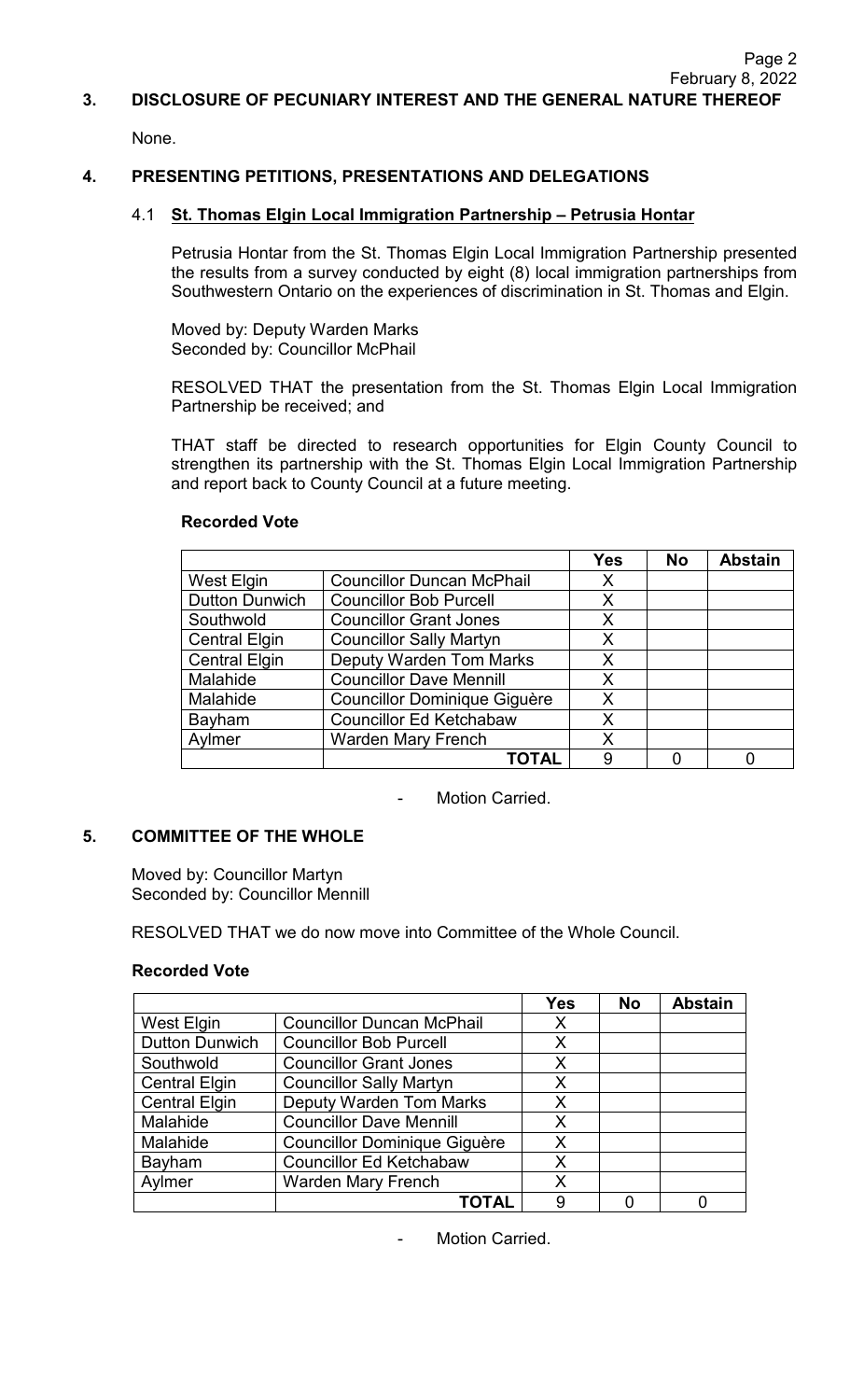### **6. REPORTS OF COUNCIL, OUTSIDE BOARDS AND STAFF**

#### 6.1 **Warden's Activity Report (January) & COVID-19 Update – Warden French**

Warden French presented the report highlighting the County's response to the pandemic, as well as a list of events and meetings attended on behalf of County Council.

Moved by: Councillor Jones Seconded by: Councillor Martyn

RESOLVED THAT THAT the February 1, 2022, report titled, *Warden's Activity Report (January) and COVID-19 Update* submitted by the Warden, be received and filed for information.

#### **Recorded Vote**

|                       |                                     | <b>Yes</b> | <b>No</b> | <b>Abstain</b> |
|-----------------------|-------------------------------------|------------|-----------|----------------|
| <b>West Elgin</b>     | <b>Councillor Duncan McPhail</b>    | Х          |           |                |
| <b>Dutton Dunwich</b> | <b>Councillor Bob Purcell</b>       | X          |           |                |
| Southwold             | <b>Councillor Grant Jones</b>       | Χ          |           |                |
| <b>Central Elgin</b>  | <b>Councillor Sally Martyn</b>      | X          |           |                |
| <b>Central Elgin</b>  | <b>Deputy Warden Tom Marks</b>      | X          |           |                |
| Malahide              | <b>Councillor Dave Mennill</b>      | X          |           |                |
| Malahide              | <b>Councillor Dominique Giguère</b> | X          |           |                |
| Bayham                | <b>Councillor Ed Ketchabaw</b>      | X          |           |                |
| Aylmer                | <b>Warden Mary French</b>           | X          |           |                |
|                       | <b>TOTAL</b>                        | 9          |           |                |

- Motion Carried.

#### 6.2 **Environmental Committee Request for Funding – Councillor Jones**

Councillor Jones presented information regarding costs associated with the installation of wildflower plots at the Elgin County Administration Building and other County-owned facilities.

Moved by: Councillor Mennill Seconded by: Councillor Jones

RESOLVED THAT the report titled "Environmental Committee Request for Funding" from Councillor Jones, Chair of the Environmental Advisory Committee, dated January 27, 2022, be received and filed;

THAT Elgin County Council support the Environmental Committee's recommendation that a maximum of \$5,000 be earmarked in the 2022 budget to be used to develop a 225 square foot wildflower plot at an existing County facility; and

THAT Elgin County Council permit the Environmental Advisory Committee to pursue opportunities for grants and funding partners for 2023 projects; and further,

THAT Elgin County Council permit the Environmental Committee to develop a policy associated with wildflower plots at County facilities for presentation to County Council at a future meeting.

|                       |                                  | Yes | <b>No</b> | <b>Abstain</b> |
|-----------------------|----------------------------------|-----|-----------|----------------|
| West Elgin            | <b>Councillor Duncan McPhail</b> | X   |           |                |
| <b>Dutton Dunwich</b> | <b>Councillor Bob Purcell</b>    |     |           |                |
| Southwold             | <b>Councillor Grant Jones</b>    |     |           |                |
| <b>Central Elgin</b>  | <b>Councillor Sally Martyn</b>   |     |           |                |
| <b>Central Elgin</b>  | <b>Deputy Warden Tom Marks</b>   |     |           |                |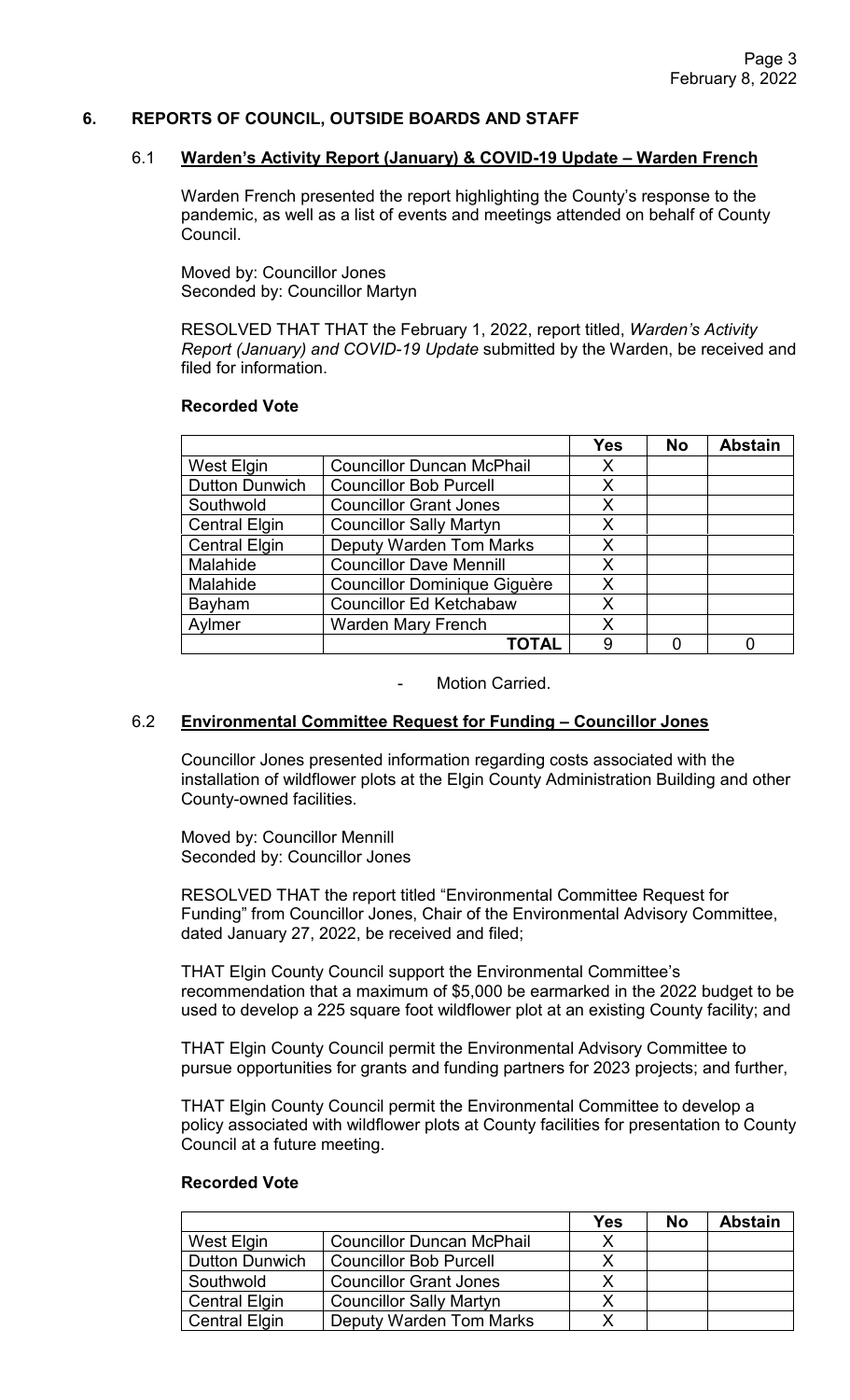| Malahide | <b>Councillor Dave Mennill</b> |  |  |
|----------|--------------------------------|--|--|
| Malahide | Councillor Dominique Giguère   |  |  |
| Bayham   | <b>Councillor Ed Ketchabaw</b> |  |  |
| Aylmer   | <b>Warden Mary French</b>      |  |  |
|          | TOTAL                          |  |  |

# 6.3 **Terrace Lodge Redevelopment Construction Progress Update – Councillor Purcell**

Councillor Purcell provided Council with a progress update on the Terrace Lodge Redevelopment project.

Moved by: Councillor Martyn Seconded by: Councillor Purcell

RESOLVED THAT the report titled, "Terrace Lodge Redevelopment Construction Progress Update" submitted by the Terrace Lodge Redevelopment Steering Committee Chair, dated January 17, 2022 be received and filed for information.

# **Recorded Vote**

|                       |                                     | <b>Yes</b> | <b>No</b> | <b>Abstain</b> |
|-----------------------|-------------------------------------|------------|-----------|----------------|
| <b>West Elgin</b>     | <b>Councillor Duncan McPhail</b>    | X          |           |                |
| <b>Dutton Dunwich</b> | <b>Councillor Bob Purcell</b>       | X          |           |                |
| Southwold             | <b>Councillor Grant Jones</b>       | X          |           |                |
| <b>Central Elgin</b>  | <b>Councillor Sally Martyn</b>      | X          |           |                |
| <b>Central Elgin</b>  | <b>Deputy Warden Tom Marks</b>      | X          |           |                |
| Malahide              | <b>Councillor Dave Mennill</b>      | X          |           |                |
| Malahide              | <b>Councillor Dominique Giguère</b> | X          |           |                |
| Bayham                | <b>Councillor Ed Ketchabaw</b>      | X          |           |                |
| Aylmer                | <b>Warden Mary French</b>           | X          |           |                |
|                       | TOTAL                               | 9          |           |                |

Motion Carried.

### 6.4 **Homes – Long-Term Care Home Service Accountability Agreement (L-SAA) – Schedule E – Director of Homes and Seniors Services**

The Director of Homes and Seniors Services presented information regarding the annual reporting requirements of the Ontario Health Long-Term Care Home Service Accountability Agreement (L-SAA) Schedule E – Form of Compliance Declaration.

Moved by: Councillor Jones Seconded by: Councillor Martyn

RESOLVED THAT the report titled: "Homes – Long-Term Care Home Service Accountability Agreement (L-SAA) – Schedule E" dated January 27, 2022 be received and filed; and,

THAT Council authorize the Chief Administrative Officer (CAO) and Warden to sign the "Long-Term Care Home Service Accountability Agreement (L-SAA) – Schedule E" for the Homes for the period of January 1, 2021– December 31, 2021.

|                       |                                  | Yes | <b>No</b> | <b>Abstain</b> |
|-----------------------|----------------------------------|-----|-----------|----------------|
| West Elgin            | <b>Councillor Duncan McPhail</b> |     |           |                |
| <b>Dutton Dunwich</b> | <b>Councillor Bob Purcell</b>    |     |           |                |
| Southwold             | <b>Councillor Grant Jones</b>    |     |           |                |
| <b>Central Elgin</b>  | <b>Councillor Sally Martyn</b>   |     |           |                |
| <b>Central Elgin</b>  | <b>Deputy Warden Tom Marks</b>   |     |           |                |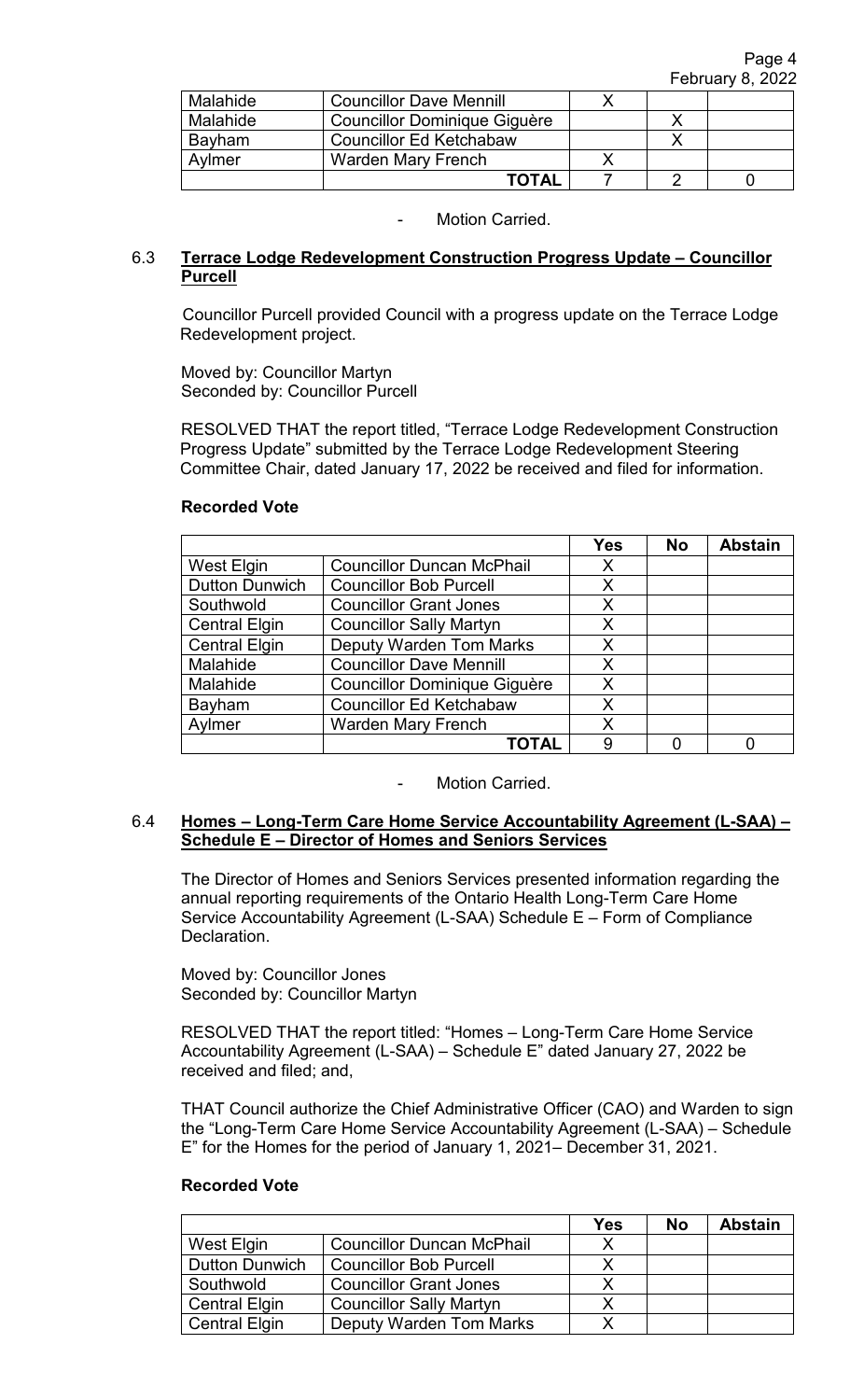| Malahide | <b>Councillor Dave Mennill</b> |  |  |
|----------|--------------------------------|--|--|
| Malahide | Councillor Dominique Giguère   |  |  |
| Bayham   | <b>Councillor Ed Ketchabaw</b> |  |  |
| Avlmer   | <b>Warden Mary French</b>      |  |  |
|          | TOTAL                          |  |  |

## 6.5 **Procurement Activity Report (October 1, 2021 to December 31, 2021) – Purchasing Coordinator**

The Purchasing Coordinator provided details with respect to the exercise of delegated authority for all contracts awarded that exceed \$15,000, including amendments and renewals, for the period from October 1, 2021 to December 31, 2021.

Moved by: Deputy Warden Marks Seconded by: Councillor McPhail

RESOLVED THAT the January 31, 2022 report titled, Procurement Activity Report (October 1, 2021 to December 31, 2021), submitted by the Purchasing Coordinator, be received and filed for information.

### **Recorded Vote**

|                       |                                     | <b>Yes</b> | <b>No</b> | <b>Abstain</b> |
|-----------------------|-------------------------------------|------------|-----------|----------------|
| West Elgin            | <b>Councillor Duncan McPhail</b>    | X          |           |                |
| <b>Dutton Dunwich</b> | <b>Councillor Bob Purcell</b>       | X          |           |                |
| Southwold             | <b>Councillor Grant Jones</b>       | X          |           |                |
| <b>Central Elgin</b>  | <b>Councillor Sally Martyn</b>      | X          |           |                |
| <b>Central Elgin</b>  | <b>Deputy Warden Tom Marks</b>      | X          |           |                |
| Malahide              | <b>Councillor Dave Mennill</b>      | X          |           |                |
| Malahide              | <b>Councillor Dominique Giguère</b> | X          |           |                |
| Bayham                | <b>Councillor Ed Ketchabaw</b>      | X          |           |                |
| Aylmer                | <b>Warden Mary French</b>           | X          |           |                |
|                       | ΤΟΤΑΙ                               | 9          |           |                |

Motion Carried.

### 6.6 **Elgin County Museum Advisory Committee 2022 Membership – Director of Community and Cultural Services**

The Director of Community and Cultural Services recommended a new appointment to the Elgin County Museum Advisory Committee for 2022, recognized past service and provided an update on members previously appointed by Council.

Moved by: Councillor Mennill Seconded by: Councillor Ketchabaw

RESOLVED THAT County Council confirm the membership of the Elgin County Museum Advisory Committee as outlined in the report titled "Elgin County Museum Advisory Committee 2022 Membership" from the Director of Community and Cultural Services dated February 8, 2022; and,

THAT the Warden on behalf of County Council issue a letter of appreciation to Mr. Perry Clutterbuck for his past service to the committee.

|                       |                                  | <b>Yes</b> | No | <b>Abstain</b> |
|-----------------------|----------------------------------|------------|----|----------------|
| West Elgin            | <b>Councillor Duncan McPhail</b> |            |    |                |
| <b>Dutton Dunwich</b> | <b>Councillor Bob Purcell</b>    |            |    |                |
| Southwold             | <b>Councillor Grant Jones</b>    |            |    |                |
| <b>Central Elgin</b>  | <b>Councillor Sally Martyn</b>   |            |    |                |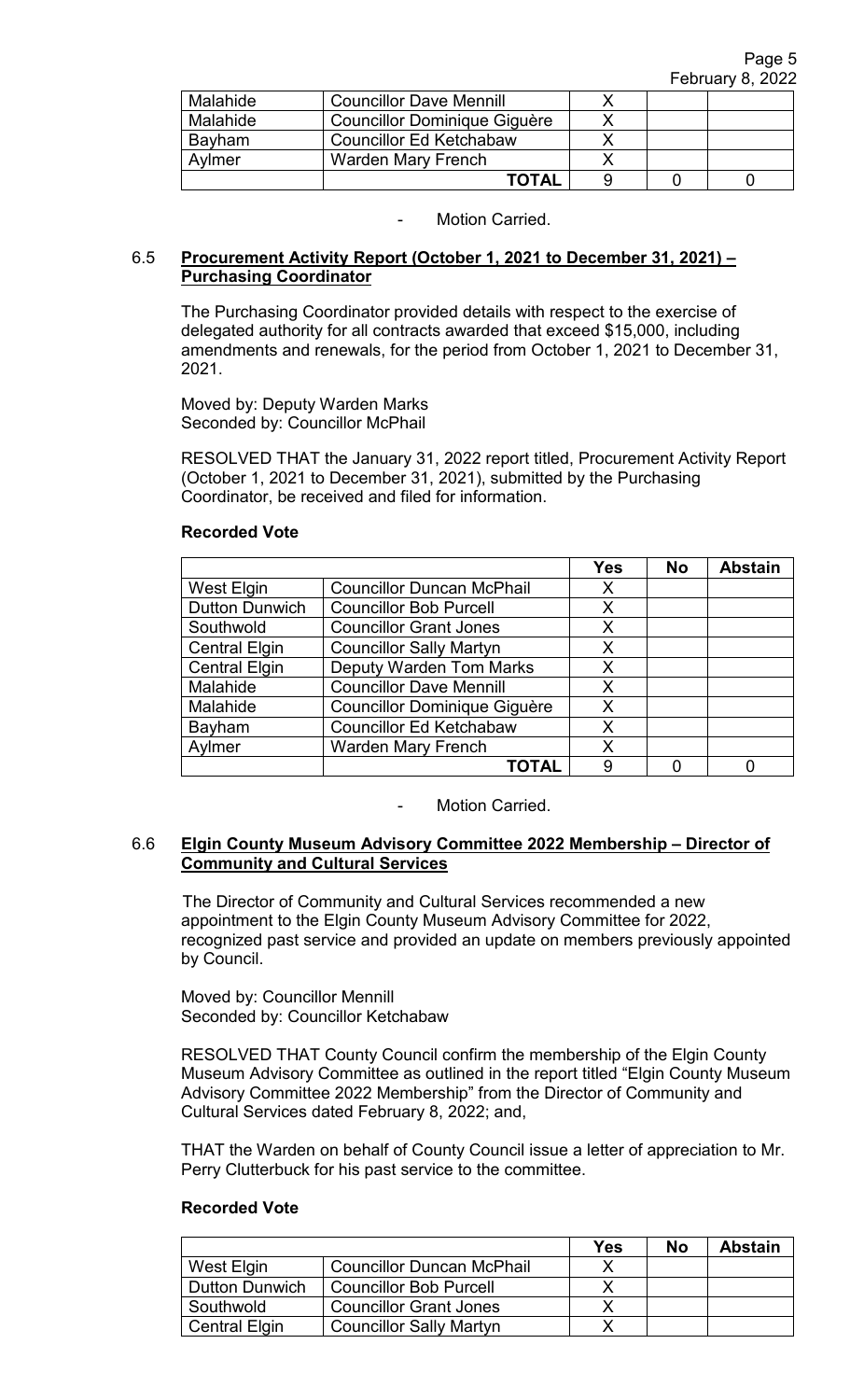| <b>Central Elgin</b> | Deputy Warden Tom Marks             |  |  |
|----------------------|-------------------------------------|--|--|
| Malahide             | <b>Councillor Dave Mennill</b>      |  |  |
| Malahide             | <b>Councillor Dominique Giguère</b> |  |  |
| Bayham               | <b>Councillor Ed Ketchabaw</b>      |  |  |
| Aylmer               | <b>Warden Mary French</b>           |  |  |
|                      | <b>TOTAL</b>                        |  |  |

### 6.7 **HR Policies: 9.60 'Paid Sick Leave / Short-term Disability' & 5.20 'Benefit Premium Payments' – Director of Human Resources**

The Director of Human Resources presented updates to two (2) policies, Paid Sick Leave/Short-term Disability and Benefit Premium Payments.

Moved by: Councillor Jones Seconded by: Councillor Mennill

RESOLVED THAT County Council approve HR Policies 9.60 'Paid Sick Leave / Short-term Disability' & 5.20 'Benefit Premium Payments' as drafted;

AND THAT the report dated February 8, 2022 from the Director of Human Resources be received and filed.

#### **Recorded Vote**

|                       |                                     | <b>Yes</b> | <b>No</b> | <b>Abstain</b> |
|-----------------------|-------------------------------------|------------|-----------|----------------|
| West Elgin            | <b>Councillor Duncan McPhail</b>    | X          |           |                |
| <b>Dutton Dunwich</b> | <b>Councillor Bob Purcell</b>       | X          |           |                |
| Southwold             | <b>Councillor Grant Jones</b>       | Χ          |           |                |
| <b>Central Elgin</b>  | <b>Councillor Sally Martyn</b>      | X          |           |                |
| <b>Central Elgin</b>  | <b>Deputy Warden Tom Marks</b>      | X          |           |                |
| Malahide              | <b>Councillor Dave Mennill</b>      | Χ          |           |                |
| Malahide              | <b>Councillor Dominique Giguère</b> | X          |           |                |
| Bayham                | <b>Councillor Ed Ketchabaw</b>      | Χ          |           |                |
| Aylmer                | <b>Warden Mary French</b>           | Χ          |           |                |
|                       | TOTAL                               | 9          |           |                |

Motion Carried.

# 6.8 **SCOR Short Line Rail – Manager of Economic Development and Tourism**

The Manager of Economic Development and Tourism provided information regarding future funding for short line rail.

Moved by: Councillor Ketchabaw Seconded by: Deputy Warden Marks

RESOLVED THAT the report titled "SCOR Short Line Rail" from the Manager of Economic Development & Tourism dated January 28, 2022 be received and filed as information.

|                       |                                     | <b>Yes</b> | <b>No</b> | <b>Abstain</b> |
|-----------------------|-------------------------------------|------------|-----------|----------------|
| West Elgin            | <b>Councillor Duncan McPhail</b>    | X          |           |                |
| <b>Dutton Dunwich</b> | <b>Councillor Bob Purcell</b>       | X          |           |                |
| Southwold             | <b>Councillor Grant Jones</b>       | X          |           |                |
| <b>Central Elgin</b>  | <b>Councillor Sally Martyn</b>      | X          |           |                |
| <b>Central Elgin</b>  | <b>Deputy Warden Tom Marks</b>      | X          |           |                |
| Malahide              | <b>Councillor Dave Mennill</b>      | Χ          |           |                |
| Malahide              | <b>Councillor Dominique Giguère</b> | Χ          |           |                |
| Bayham                | <b>Councillor Ed Ketchabaw</b>      | X          |           |                |
| Aylmer                | <b>Warden Mary French</b>           | x          |           |                |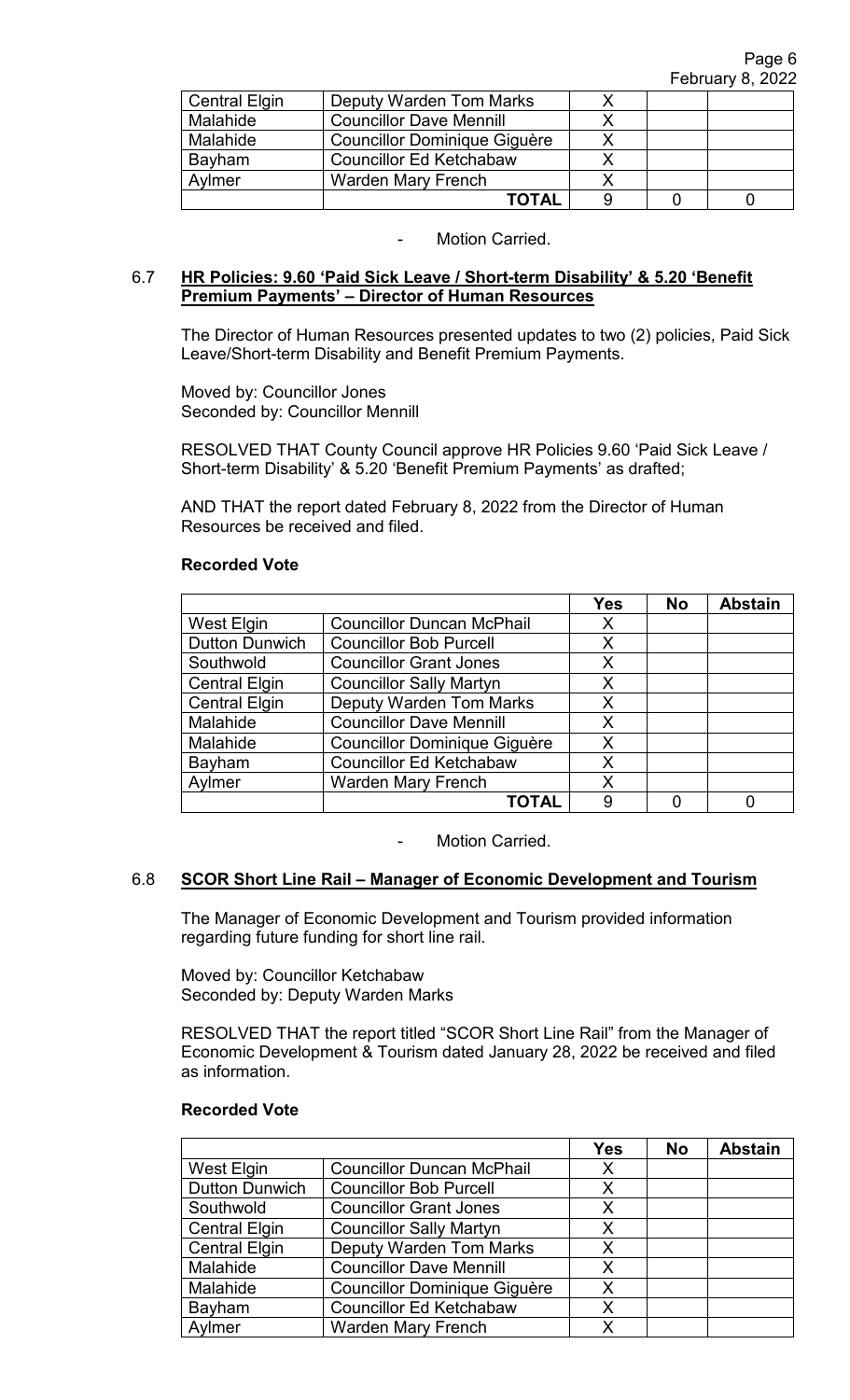|              |  | Page .<br>February 8, 2022 |
|--------------|--|----------------------------|
| <b>TOTAL</b> |  |                            |

# 6.9 **Local Business Accelerator Program – Manager of Economic Development and Tourism**

The Manager of Economic Development and Tourism presented information regarding funding received in partnership with the St. Thomas Economic Development Corporation and the Elgin-St. Thomas Small Business Enterprise Centre for the My Main Street Local Business Accelerator Program for Ambassadors in St. Thomas and West Elgin.

Moved by: Councillor Jones Seconded by: Councillor Giguère

RESOLVED THAT the report titled "Local Business Accelerator Program" from the Manager of Economic Development & Tourism, dated January 20, 2022 be received and filed as information.

|                       |                                     | Yes | <b>No</b> | <b>Abstain</b> |
|-----------------------|-------------------------------------|-----|-----------|----------------|
| West Elgin            | <b>Councillor Duncan McPhail</b>    | X   |           |                |
| <b>Dutton Dunwich</b> | <b>Councillor Bob Purcell</b>       | X   |           |                |
| Southwold             | <b>Councillor Grant Jones</b>       | Χ   |           |                |
| <b>Central Elgin</b>  | <b>Councillor Sally Martyn</b>      | X   |           |                |
| <b>Central Elgin</b>  | <b>Deputy Warden Tom Marks</b>      | X   |           |                |
| Malahide              | <b>Councillor Dave Mennill</b>      | X   |           |                |
| Malahide              | <b>Councillor Dominique Giguère</b> | X   |           |                |
| <b>Bayham</b>         | <b>Councillor Ed Ketchabaw</b>      | X   |           |                |
| Aylmer                | <b>Warden Mary French</b>           | Χ   |           |                |
|                       | ΤΟΤΑL                               | 9   |           |                |

### **Recorded Vote**

Motion Carried.

### 6.10 **Draft Plan of Condominium Approval – The Ridge at Talbotville Grove Vacant Land Plan of Condominium, Part of Lot 40, Concession SNBTR, Township of Southwold – General Manager of Engineering, Planning & Enterprise/Deputy CAO**

The General Manager of Engineering, Planning & Enterprise/Deputy CAO provided information required for Council to consider granting draft plan approval to the draft Plan of Condominium described under File 34CD-SO2101.

Moved by: Councillor Jones Seconded by: Councillor McPhail

RESOLVED THAT the Council of the Corporation of the County of Elgin grants draft plan approval to the Draft Plan of Condominium proposed by Dillon Consulting Ltd. in the Township of Southwold, described under File No. 34CD-SO2101; and,

THAT staff be directed to provide notice of this decision subject to the conditions for final approval in accordance with the Planning Act.

|                       |                                     | Yes | <b>No</b> | <b>Abstain</b> |
|-----------------------|-------------------------------------|-----|-----------|----------------|
| West Elgin            | <b>Councillor Duncan McPhail</b>    | Х   |           |                |
| <b>Dutton Dunwich</b> | <b>Councillor Bob Purcell</b>       | X   |           |                |
| Southwold             | <b>Councillor Grant Jones</b>       | X   |           |                |
| <b>Central Elgin</b>  | <b>Councillor Sally Martyn</b>      | х   |           |                |
| <b>Central Elgin</b>  | <b>Deputy Warden Tom Marks</b>      | X   |           |                |
| Malahide              | <b>Councillor Dave Mennill</b>      | X   |           |                |
| Malahide              | <b>Councillor Dominique Giguère</b> | X   |           |                |
| Bayham                | <b>Councillor Ed Ketchabaw</b>      | X   |           |                |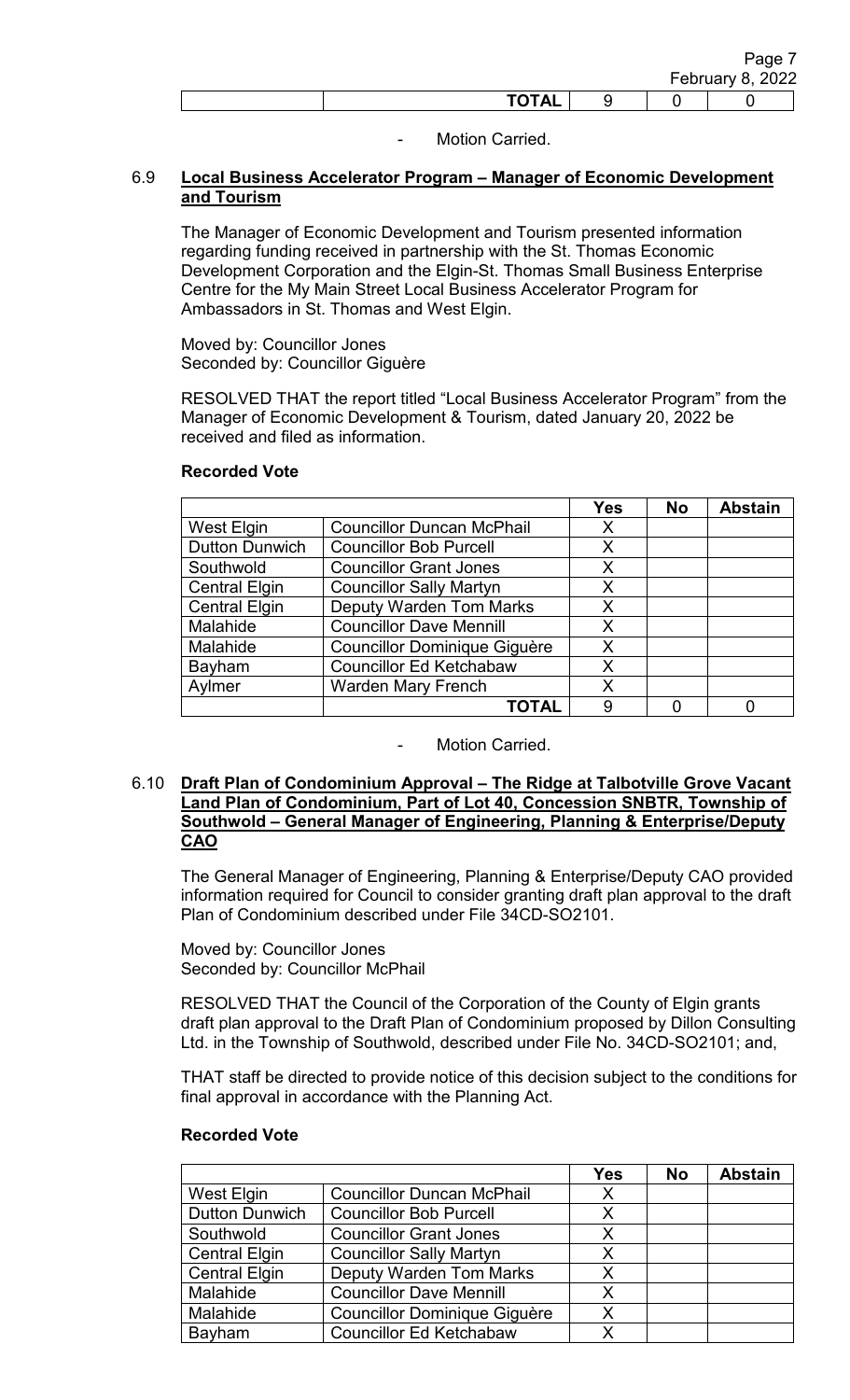|        |                    |              |  | Page o<br><b>February 8, 2022</b> |
|--------|--------------------|--------------|--|-----------------------------------|
| Aylmer | Warden Mary French |              |  |                                   |
|        |                    | <b>TOTAL</b> |  |                                   |

 $P - P$ 

# Motion Carried.

## 6.11 **Draft Plan Approval of Vacant Land Condominium – Part of Lot 37, East of John Street, Plan 164 (Town of Aylmer); Part of Lot 84, Concession South of Talbot Road (former Township of Malahide), Town of Aylmer, County of Elgin – General Manager of Engineering, Planning & Enterprise/Deputy CAO**

The General Manager of Engineering, Planning & Enterprise/Deputy CAO presented information required for Council to consider granting draft plan approval to the draft Plan of Condominium described under File No. 34CD-AY2102.

Moved by: Councillor Jones Seconded by: Councillor Mennill

RESOLVED THAT the Council of the Corporation of the County of Elgin grants draft plan approval to the Draft Plan of Condominium proposed by Dillon Consulting Ltd. in the Town of Aylmer File No. 34CD-AY2102; and,

THAT staff be directed to provide notice of this decision subject to the conditions for final approval in accordance with the Planning Act.

# **Yes No Abstain** West Elgin | Councillor Duncan McPhail | X Dutton Dunwich | Councillor Bob Purcell | X Southwold Councillor Grant Jones | X Central Elgin | Councillor Sally Martyn | X Central Elgin Deputy Warden Tom Marks X<br>
Malahide Councillor Dave Mennill X Malahide Councillor Dave Mennill Malahide | Councillor Dominique Giguère | X Bayham Councillor Ed Ketchabaw | X Aylmer | Warden Mary French | X **TOTAL** | 9 | 0 | 0

### **Recorded Vote**

Motion Carried.

### 6.12 **Dutton Land Holdings Development – Currie Road – General Manager of Engineering, Planning & Enterprise/Deputy CAO**

 The General Manager of Engineering, Planning & Enterprise/Deputy CAO provided an overview of a proposed development at the north limits of the Village of Dutton and detailed the anticipated traffic impacts to County roads and the recommended plan for mitigating road improvements.

Moved by: Councillor Martyn Seconded by: Councillor McPhail

RESOLVED THAT the report titled, "Dutton Land Holdings Development – Currie Road" from the General Manager of Engineering, Planning, & Enterprise (EPE) / Deputy CAO, dated January 14, 2022 be received and filed, and;

THAT \$1,525,000 be added to the capital plan to fund road network enhancements in order to accommodate proposed future developments adjacent to Currie Road near Pioneer Line.

|                       |                                  | Yes | No | <b>Abstain</b> |
|-----------------------|----------------------------------|-----|----|----------------|
| West Elgin            | <b>Councillor Duncan McPhail</b> |     |    |                |
| <b>Dutton Dunwich</b> | <b>Councillor Bob Purcell</b>    |     |    |                |
| Southwold             | <b>Councillor Grant Jones</b>    |     |    |                |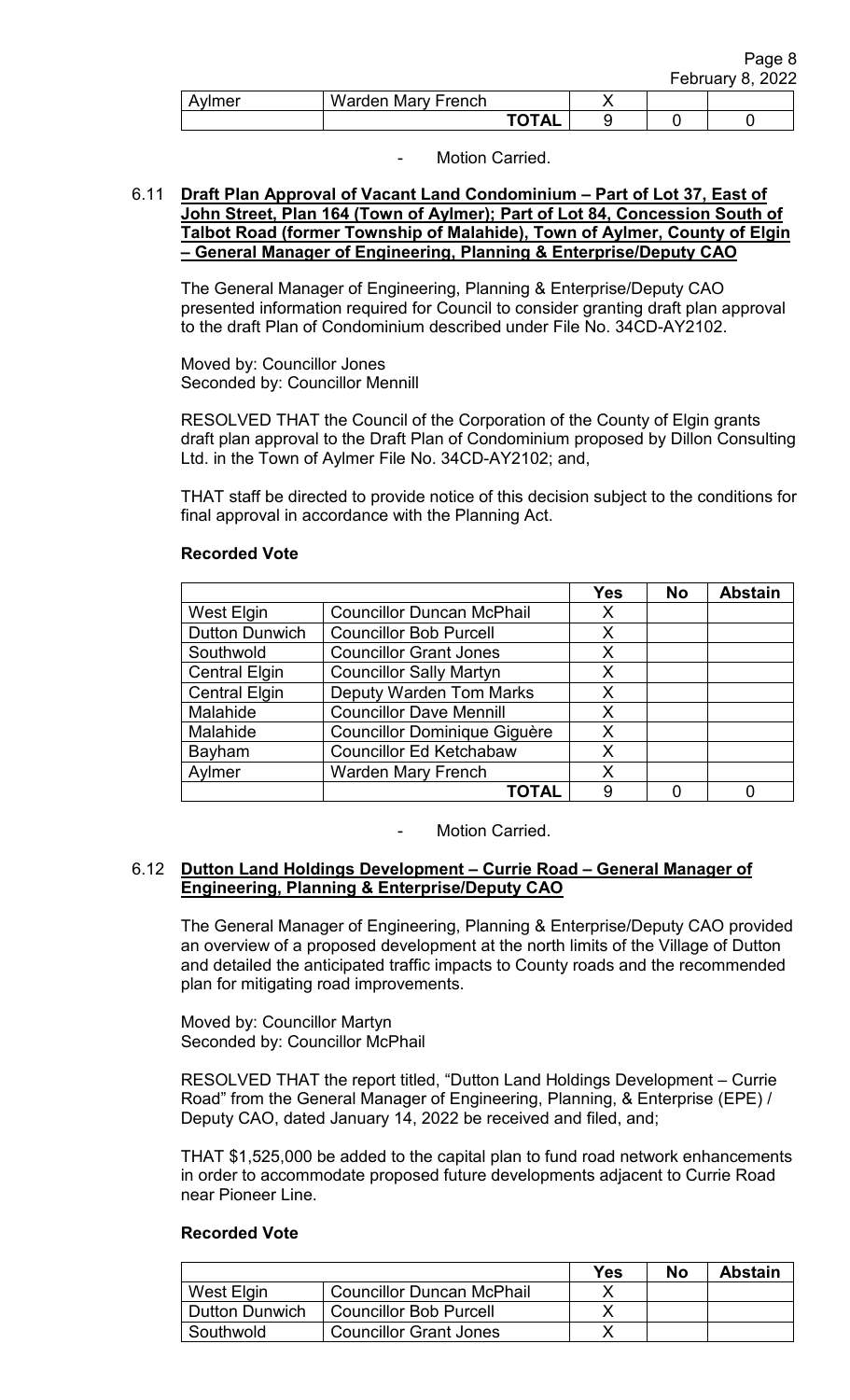| <b>Central Elgin</b> | <b>Councillor Sally Martyn</b>      |  |  |
|----------------------|-------------------------------------|--|--|
| <b>Central Elgin</b> | <b>Deputy Warden Tom Marks</b>      |  |  |
| Malahide             | <b>Councillor Dave Mennill</b>      |  |  |
| Malahide             | <b>Councillor Dominique Giguère</b> |  |  |
| Bayham               | <b>Councillor Ed Ketchabaw</b>      |  |  |
| Aylmer               | <b>Warden Mary French</b>           |  |  |
|                      | ΤΟΤΑL                               |  |  |

# 6.13 **Elgin (County) / Eh!tel Networks Inc. – Telecommunication Equipment Consent and Road User Agreement – General Manager of Engineering, Planning & Enterprise/Deputy CAO**

The General Manager of Engineering, Planning & Enterprise/Deputy CAO presented a report seeking Council's approval and authorization for execution of a proposed Telecommunication Equipment Consent and Road User Agreement ("Telecommunication Agreement") between Elgin (County) and Eh!tel Networks Inc.

Moved by: Councillor Ketchabaw Seconded by: Councillor McPhail

RESOLVED THAT the Report to Council, dated January 18, 2022, and entitled "Elgin (County) / Eh!tel Networks Inc. - Telecommunication Equipment Consent and Road User Agreement" be received and filed; and,

THAT County Council approve and authorize the Warden and Chief Administrative Officer to execute a proposed Telecommunication Equipment Consent and Road User Agreement as between Elgin (County) and Eh!tel Networks Inc. in the form and of the content attached.

|                       |                                     | <b>Yes</b> | <b>No</b> | <b>Abstain</b> |
|-----------------------|-------------------------------------|------------|-----------|----------------|
| <b>West Elgin</b>     | <b>Councillor Duncan McPhail</b>    | X          |           |                |
| <b>Dutton Dunwich</b> | <b>Councillor Bob Purcell</b>       | X          |           |                |
| Southwold             | <b>Councillor Grant Jones</b>       | X          |           |                |
| <b>Central Elgin</b>  | <b>Councillor Sally Martyn</b>      | X          |           |                |
| <b>Central Elgin</b>  | <b>Deputy Warden Tom Marks</b>      | X          |           |                |
| Malahide              | <b>Councillor Dave Mennill</b>      | X          |           |                |
| Malahide              | <b>Councillor Dominique Giguère</b> | X          |           |                |
| Bayham                | <b>Councillor Ed Ketchabaw</b>      | X          |           |                |
| Aylmer                | <b>Warden Mary French</b>           | X          |           |                |
|                       | <b>TOTAI</b>                        | 9          |           |                |

## **Recorded Vote**

Motion Carried.

### 6.14 **Whites Station Operations Centre Antenna Communications Tower Inspection – General Manager of Engineering, Planning and Enterprise/Deputy CAO**

The General Manager of Engineering, Planning and Enterprise/Deputy CAO provided Council with a summary of a recently completed major tower inspection undertaken on the County's Whites Station Operations Centre antenna communication tower.

Moved by: Deputy Warden Marks Seconded by: Councillor Jones

RESOLVED THAT the report titled, "Whites Station Operations Centre Antenna Communications Tower Inspection" from the General Manager Engineering, Planning, and Enterprise (EPE) / Deputy CAO, dated January 17, 2022 be received and filed; and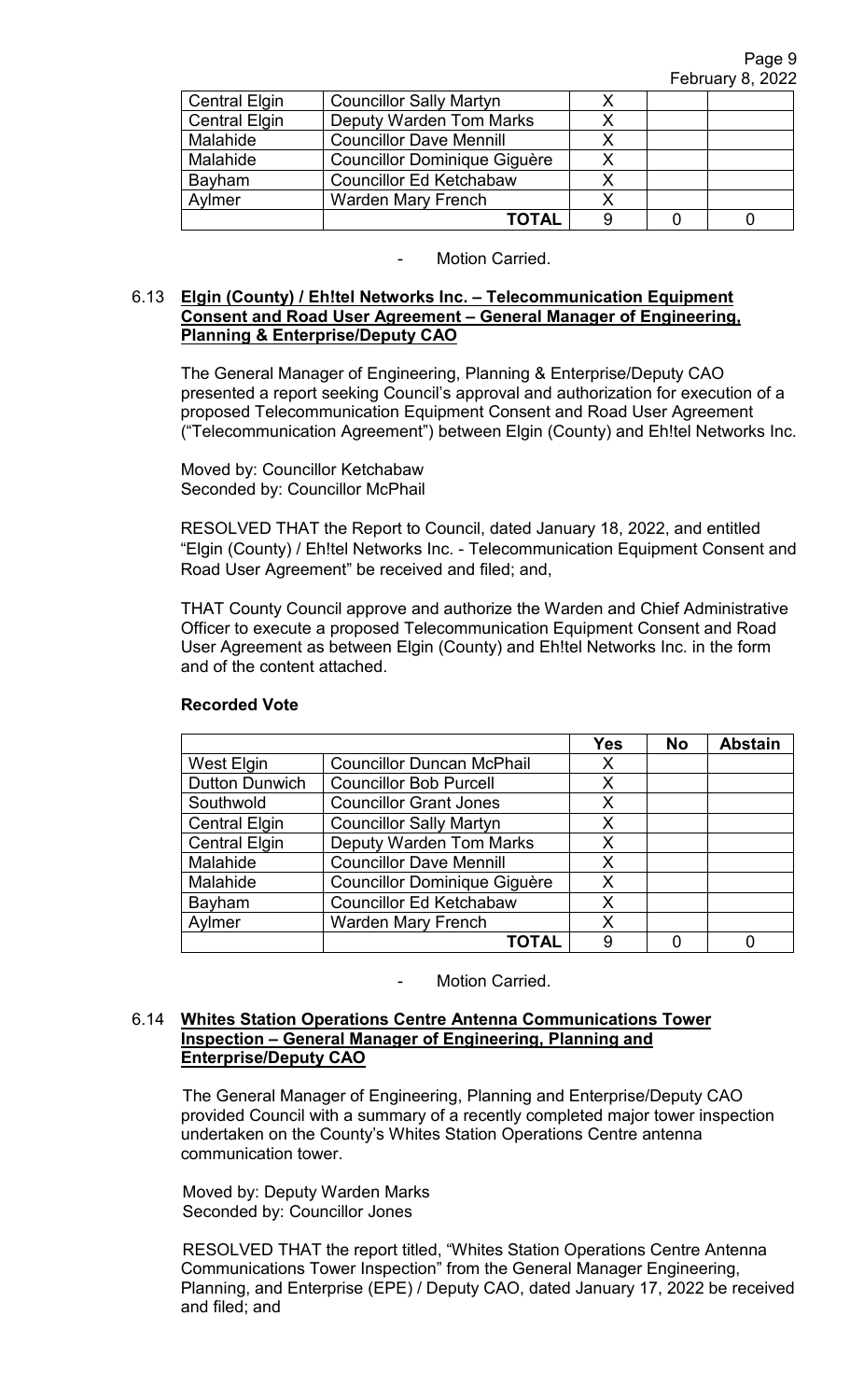THAT staff be directed to provide a follow-up report regarding ISP access to the Whites Station Operations Centre Antenna Communications Tower.

### **Recorded Vote**

|                       |                                     | <b>Yes</b> | <b>No</b> | <b>Abstain</b> |
|-----------------------|-------------------------------------|------------|-----------|----------------|
| West Elgin            | <b>Councillor Duncan McPhail</b>    | Х          |           |                |
| <b>Dutton Dunwich</b> | <b>Councillor Bob Purcell</b>       | X          |           |                |
| Southwold             | <b>Councillor Grant Jones</b>       | X          |           |                |
| <b>Central Elgin</b>  | <b>Councillor Sally Martyn</b>      | X          |           |                |
| <b>Central Elgin</b>  | <b>Deputy Warden Tom Marks</b>      | X          |           |                |
| Malahide              | <b>Councillor Dave Mennill</b>      | X          |           |                |
| Malahide              | <b>Councillor Dominique Giguère</b> | X          |           |                |
| Bayham                | <b>Councillor Ed Ketchabaw</b>      | X          |           |                |
| Aylmer                | <b>Warden Mary French</b>           | X          |           |                |
|                       | TOTAL                               | 9          |           |                |

#### Motion Carried.

### 6.15 **Terrace Lodge Redevelopment – Revised Development Agreement – General Manager of Engineering, Planning and Enterprise/Deputy CAO**

 The General Manager of Engineering, Planning and Enterprise/Deputy CAO presented a report seeking Council's authorization to sign an amended Development Agreement as required by the provincial Ministry of Long-Term Care in support of the County's Terrace Lodge Redevelopment Project.

 Moved by: Councillor Mennill Seconded by: Councillor Purcell

 RESOLVED THAT the report titled "Terrace Lodge Redevelopment – Revised Development Agreement" dated February 1, 2022, received from the General Manager of Engineering, Planning & Enterprise (EPE) / Deputy CAO be received and filed for information; and,

THAT the Warden and Chief Administrative Officer be directed and authorized to sign the Ministry of Long-Term Care Revised Development Agreement.

|                       |                                     | <b>Yes</b> | <b>No</b> | <b>Abstain</b> |
|-----------------------|-------------------------------------|------------|-----------|----------------|
| <b>West Elgin</b>     | <b>Councillor Duncan McPhail</b>    | X          |           |                |
| <b>Dutton Dunwich</b> | <b>Councillor Bob Purcell</b>       | X          |           |                |
| Southwold             | <b>Councillor Grant Jones</b>       | X          |           |                |
| <b>Central Elgin</b>  | <b>Councillor Sally Martyn</b>      | Χ          |           |                |
| <b>Central Elgin</b>  | <b>Deputy Warden Tom Marks</b>      | X          |           |                |
| Malahide              | <b>Councillor Dave Mennill</b>      | X          |           |                |
| Malahide              | <b>Councillor Dominique Giguère</b> | Χ          |           |                |
| Bayham                | <b>Councillor Ed Ketchabaw</b>      | X          |           |                |
| Aylmer                | <b>Warden Mary French</b>           | Χ          |           |                |
|                       | ΤΟΤΑΙ                               | 9          |           |                |

#### **Recorded Vote**

Motion Carried.

### 6.16 **Bank Street (South of Catfish Creek) – Re-Addition to Elgin County Highway System – County Solicitor**

The County Solicitor provided information on the status of that portion of Bank Street, between the south bank of Catfish Creek and Colin Street, in the Community of Port Bruce and Township of Malahide, in relation to the Highway System for the Corporation of the County of Elgin.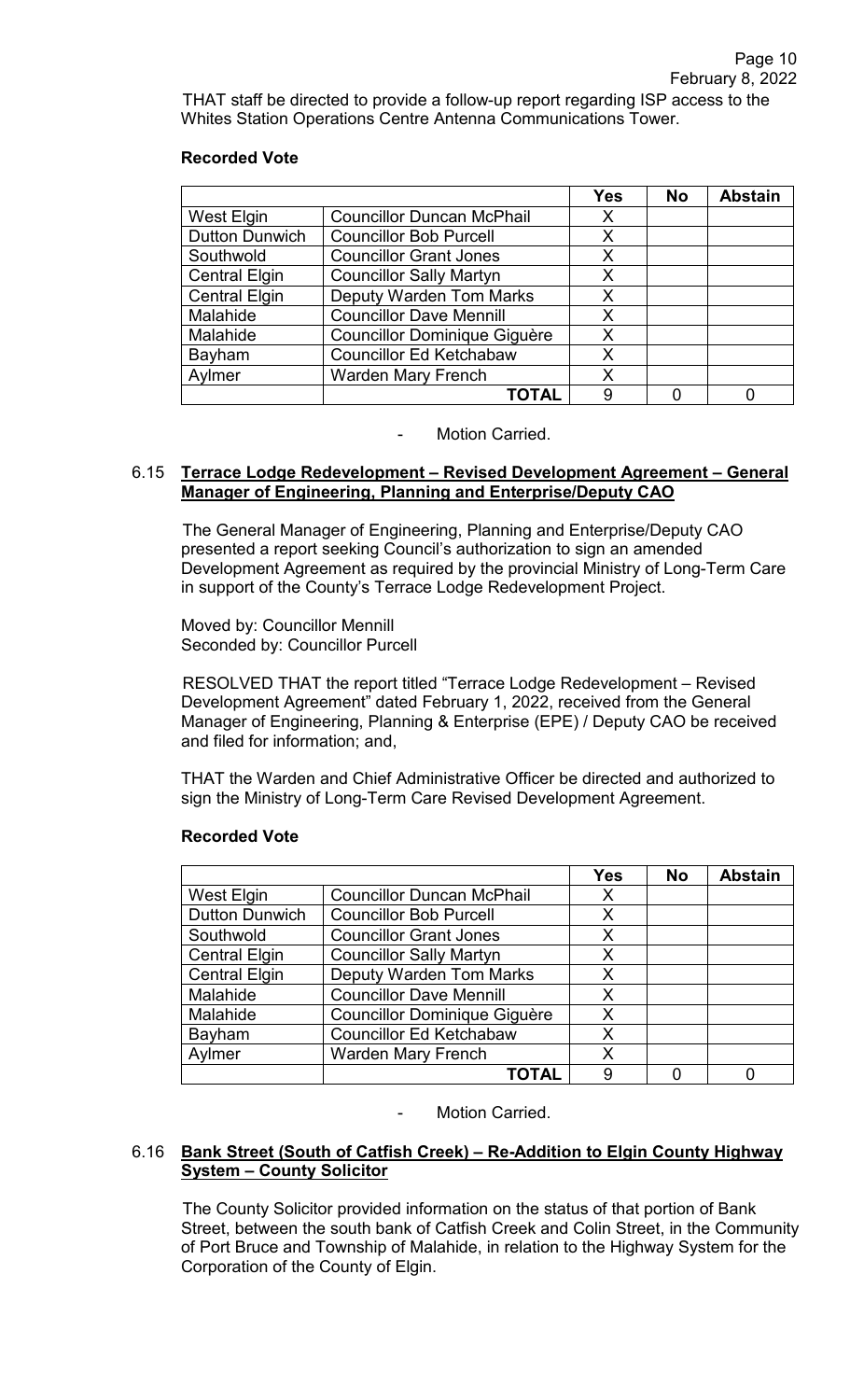Moved by: Councillor Mennill Seconded by: Councillor Jones

 RESOLVED THAT the Report to Council, dated January 29, 2022, and entitled "Bank Street (South of Catfish Creek) – Re-Addition to Elgin County Highway System" be received and filed; and,

THAT Council consider enactment of a by-law re-adding Bank Street, between the south bank of Catfish Creek and Colin Street, in the Community of Port Bruce and Township of Malahide, to the Highway System for the Corporation of the County of Elgin.

### **Recorded Vote**

|                       |                                     | <b>Yes</b> | <b>No</b> | <b>Abstain</b> |
|-----------------------|-------------------------------------|------------|-----------|----------------|
| West Elgin            | <b>Councillor Duncan McPhail</b>    | X          |           |                |
| <b>Dutton Dunwich</b> | <b>Councillor Bob Purcell</b>       | X          |           |                |
| Southwold             | <b>Councillor Grant Jones</b>       | X          |           |                |
| <b>Central Elgin</b>  | <b>Councillor Sally Martyn</b>      | X          |           |                |
| <b>Central Elgin</b>  | <b>Deputy Warden Tom Marks</b>      | X          |           |                |
| Malahide              | <b>Councillor Dave Mennill</b>      | X          |           |                |
| Malahide              | <b>Councillor Dominique Giguère</b> | X          |           |                |
| Bayham                | <b>Councillor Ed Ketchabaw</b>      | X          |           |                |
| Aylmer                | <b>Warden Mary French</b>           | X          |           |                |
|                       | ΤΟΤΑL                               | 9          |           |                |

Motion Carried.

# 6.17 **TVDSB Trustee Distribution for 2022-2026 – Legislative Services Coordinator**

 The Legislative Services Coordinator presented information regarding rural representation on the Thames Valley District School Board following the 2022 election.

 Moved by: Councillor Jones Seconded by: Councillor Martyn

 THAT the County of Elgin support the designation of Middlesex County by Board resolution as a low population municipality;

 THAT the County of Elgin support the following Thames Valley District School Board Trustee Distribution for the 2022- 2026 term:

- Two (2) Trustees representing Middlesex County
- Two (2) Trustees representing Oxford County
- Two (2) Trustees representing Elgin County
- Six (6) Trustees representing the City of London
- One (1) Indigenous Trustee appointed per Ontario Regulation 462/97;

 THAT the Warden of the County of Elgin send advocacy letters to ensure equitable representation that balances the rural interests within the geography of Thames Valley District School Board to the Minister of Education, the Honourable Stephen Lecce; the Minister of Municipal Affairs and Housing, the Honourable Steve Clark; and Elgin-Middlesex-London MPP Jeff Yurek; and

 THAT the same letter be sent to Thames Valley District School Board Trustee Chair Lori-Ann Pizzalato and the Director of Education Mark Fisher, requesting that a copy of this motion and letter be considered as correspondence at the next Board of Trustee's meeting, prior to the Board's decision with respect to the composition of the 2022-2026 Board of Trustees.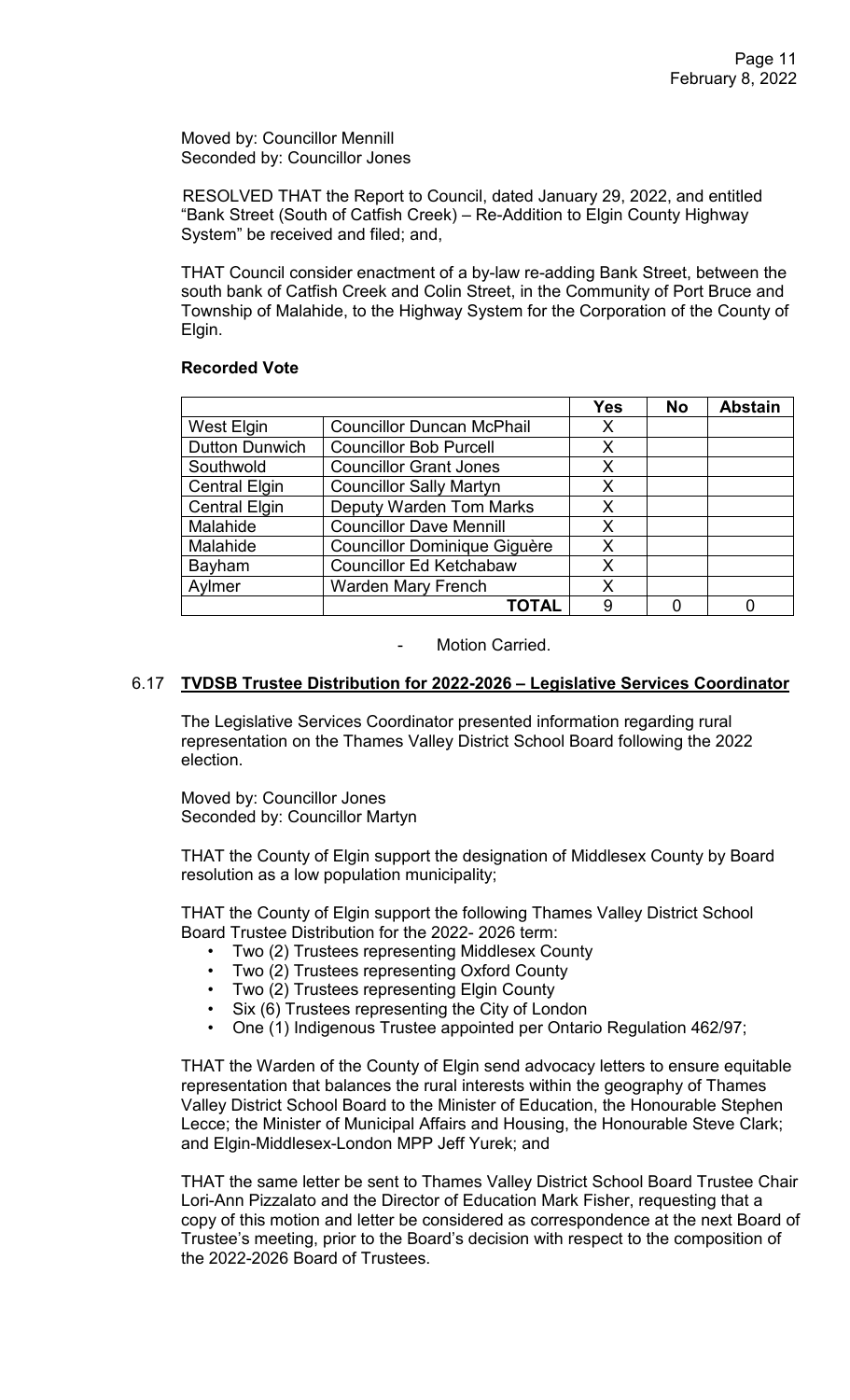|                       |                                     | <b>Yes</b> | <b>No</b> | <b>Abstain</b> |
|-----------------------|-------------------------------------|------------|-----------|----------------|
| West Elgin            | <b>Councillor Duncan McPhail</b>    | Х          |           |                |
| <b>Dutton Dunwich</b> | <b>Councillor Bob Purcell</b>       | X          |           |                |
| Southwold             | <b>Councillor Grant Jones</b>       | X          |           |                |
| <b>Central Elgin</b>  | <b>Councillor Sally Martyn</b>      | X          |           |                |
| <b>Central Elgin</b>  | <b>Deputy Warden Tom Marks</b>      | X          |           |                |
| Malahide              | <b>Councillor Dave Mennill</b>      | X          |           |                |
| Malahide              | <b>Councillor Dominique Giguère</b> | X          |           |                |
| Bayham                | <b>Councillor Ed Ketchabaw</b>      | X          |           |                |
| Aylmer                | <b>Warden Mary French</b>           | X          |           |                |
|                       | ΤΟΤΑΙ                               | 9          |           |                |

#### Motion Carried.

### 6.18 **Transfer Payment Agreement for the Municipal Modernization Program – Chief Administrative Officer**

 The Chief Administrative Officer provided information regarding a Transfer Payment Agreement from the Province of Ontario for the County of Elgin Human Capital Management Modernization project.

 Moved by: Deputy Warden Marks Seconded by: Councillor Ketchabaw

 RESOLVED THAT the Warden and Chief Administrative Officer be authorized and directed to enter into the Transfer Payment Agreement to receive \$125,674 from the Municipal Modernization Program; and,

 THAT By-Law 22-10 to authorize the Warden and Chief Administrative Officer to execute the Transfer Payment Agreement on behalf of Elgin County be enacted.

|                       |                                     | <b>Yes</b> | <b>No</b> | <b>Abstain</b> |
|-----------------------|-------------------------------------|------------|-----------|----------------|
| West Elgin            | <b>Councillor Duncan McPhail</b>    | X          |           |                |
| <b>Dutton Dunwich</b> | <b>Councillor Bob Purcell</b>       | X          |           |                |
| Southwold             | <b>Councillor Grant Jones</b>       | Χ          |           |                |
| <b>Central Elgin</b>  | <b>Councillor Sally Martyn</b>      | X          |           |                |
| <b>Central Elgin</b>  | <b>Deputy Warden Tom Marks</b>      | X          |           |                |
| Malahide              | <b>Councillor Dave Mennill</b>      | X          |           |                |
| Malahide              | <b>Councillor Dominique Giguère</b> | X          |           |                |
| Bayham                | <b>Councillor Ed Ketchabaw</b>      | X          |           |                |
| Aylmer                | <b>Warden Mary French</b>           | Χ          |           |                |
|                       | TOTAL                               | 9          |           |                |

#### **Recorded Vote**

- Motion Carried.

## 6. 19 **COVID-19 Emergency Team Planning – January Update – Chief Administrative Officer**

 The Chief Administrative Officer presented the report providing Council with an update on the County's COVID-19 response.

 Moved by: Councillor Martyn Seconded by: Councillor Mennill

 RESOLVED THAT the report titled "COVID-19 Emergency Team Planning – January Update" dated February 2, 2022 from the Chief Administrative Officer be received and filed.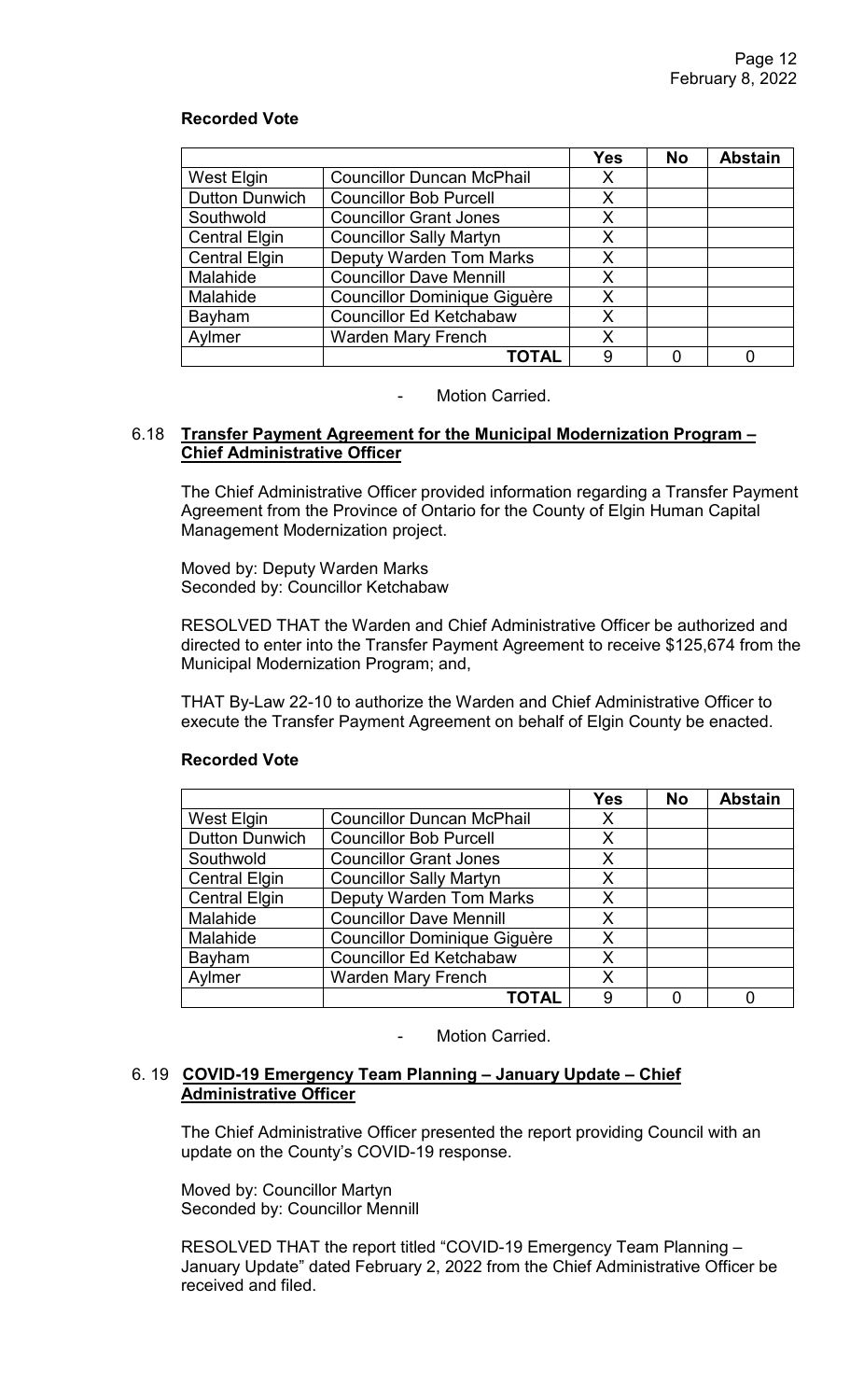|                       |                                     | <b>Yes</b> | <b>No</b> | <b>Abstain</b> |
|-----------------------|-------------------------------------|------------|-----------|----------------|
| <b>West Elgin</b>     | <b>Councillor Duncan McPhail</b>    | X          |           |                |
| <b>Dutton Dunwich</b> | <b>Councillor Bob Purcell</b>       | X          |           |                |
| Southwold             | <b>Councillor Grant Jones</b>       | X          |           |                |
| <b>Central Elgin</b>  | <b>Councillor Sally Martyn</b>      | X          |           |                |
| <b>Central Elgin</b>  | <b>Deputy Warden Tom Marks</b>      | X          |           |                |
| Malahide              | <b>Councillor Dave Mennill</b>      | X          |           |                |
| Malahide              | <b>Councillor Dominique Giguère</b> | X          |           |                |
| Bayham                | <b>Councillor Ed Ketchabaw</b>      | X          |           |                |
| Aylmer                | <b>Warden Mary French</b>           | X          |           |                |
|                       | <b>TOTAL</b>                        | 9          |           |                |

- Motion Carried.

# **7. COUNCIL CORRESPONDENCE**

# 7.1 **Items for Consideration**

None.

### 7.2 **Items for Information (Consent Agenda)**

- 7.2.1 The Community Schools Alliance with a Press Release regarding the Social and Economic Impacts of Schools in Small Communities in Ontario.
- 7.2.2 SWIFT with their Monthly Project Update for December 2021.
- 7.2.3 County of Elgin Homes with their January 2022 Newsletter.
- 7.2.4 The Ministry of Municipal Affairs and Housing with a Letter regarding Bill 13, the Supporting People and Businesses Act, 2021.
- 7.2.5 The Town of Aylmer with a Letter to the Premier of Ontario regarding a Resolution respecting Joint and Several Liability, AMO Recommendations.
- 7.2.6 The Town of Aylmer with a Letter regarding Thames Valley District School Board Trustee Distribution for the 2022- 2026.

Moved by: Councillor Jones Seconded by: Councillor Giguère

RESOLVED THAT Correspondence Items #1-6 be received and filed.

#### **Recorded Vote**

|                       |                                     | Yes | <b>No</b> | <b>Abstain</b> |
|-----------------------|-------------------------------------|-----|-----------|----------------|
| West Elgin            | <b>Councillor Duncan McPhail</b>    | Х   |           |                |
| <b>Dutton Dunwich</b> | <b>Councillor Bob Purcell</b>       | Х   |           |                |
| Southwold             | <b>Councillor Grant Jones</b>       | X   |           |                |
| <b>Central Elgin</b>  | <b>Councillor Sally Martyn</b>      | Χ   |           |                |
| <b>Central Elgin</b>  | <b>Deputy Warden Tom Marks</b>      | X   |           |                |
| Malahide              | <b>Councillor Dave Mennill</b>      | X   |           |                |
| Malahide              | <b>Councillor Dominique Giguère</b> | X   |           |                |
| Bayham                | <b>Councillor Ed Ketchabaw</b>      | Χ   |           |                |
| Aylmer                | <b>Warden Mary French</b>           | X   |           |                |
|                       | <b>TOTAL</b>                        | 9   |           |                |

Motion Carried.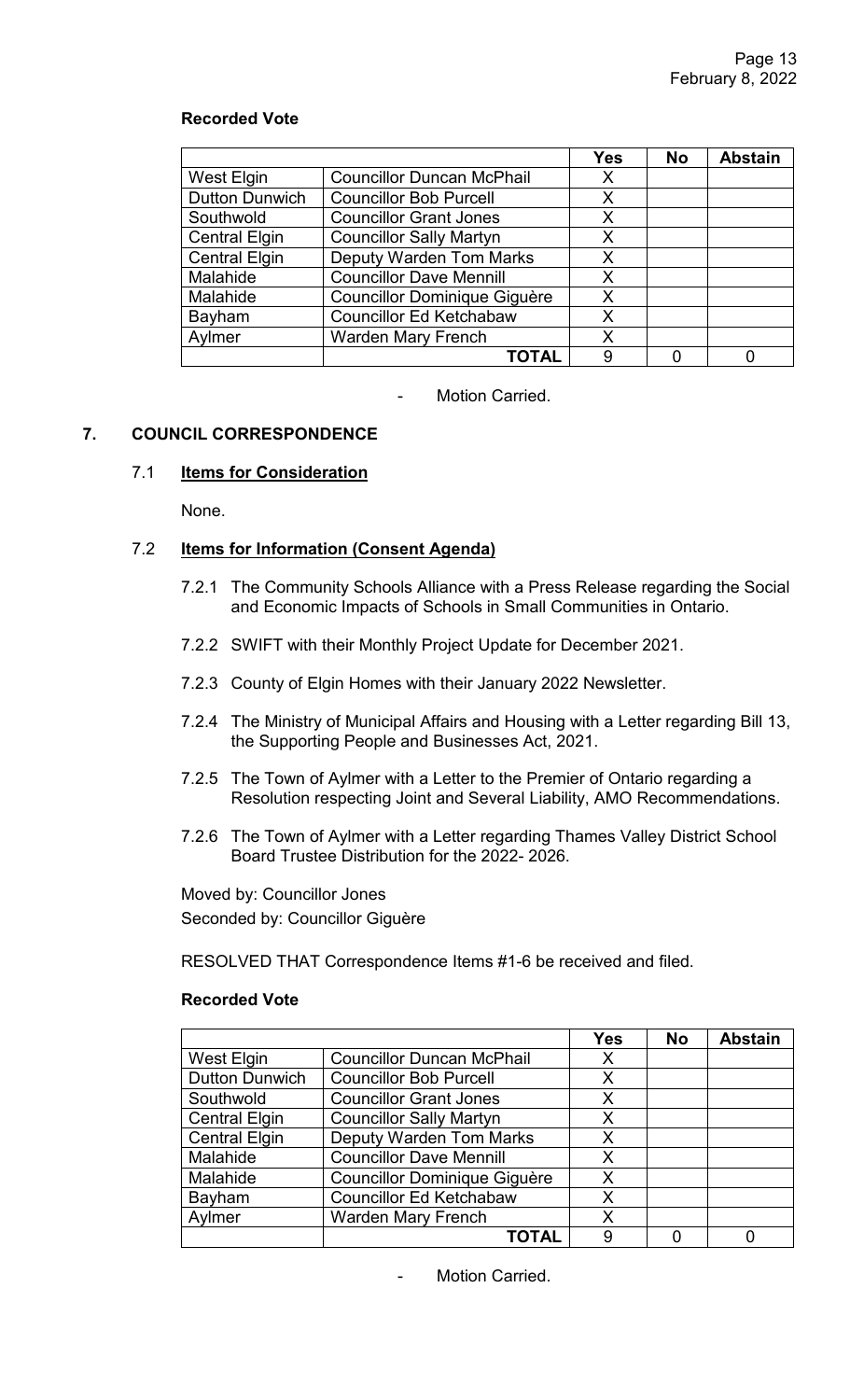### **8. OTHER BUSINESS**

### 8.1 **Statements/Inquiries by Members**

Councillor Mennill asked a question regarding the Local Municipal and County share of property taxes. With input from the Local Municipal Partners, the Manager of Administrative Services will draft an infographic explaining how municipal taxes are distributed. This information will be shared with Council and the community.

Councillor McPhail requested that County staff circulate copies of the Council Highlights to the Local Municipal Partners for inclusion in their local Council agendas.

### 8.2 **Notice of Motion**

None.

# 8.3 **Matters of Urgency**

None.

### **9. CLOSED MEETING ITEMS**

Moved by: Councillor Ketchabaw Seconded by: Councillor Jones

RESOLVED THAT we do now proceed into closed meeting session in accordance with the Municipal Act to discuss the following matters under Municipal Act Section 239 (2):

#### In-Camera Item #1

*(c) a proposed or pending acquisition or disposition of land by the municipality or local board; (f) advice that is subject to solicitor-client privilege, including communications necessary for that purpose; (k) a position, plan, procedure, criteria or instruction to be applied to any negotiations carried on or to be carried on by or on behalf of the municipality or local board –* Land Acquisition Update.

#### In-Camera Item #2

*(f) advice that is subject to solicitor-client privilege, including communications necessary for that purpose; (k) a position, plan, procedure, criteria or instruction to be applied to any negotiations carried on or to be carried on by or on behalf of the municipality or local board* – Telecommunications*.* 

#### In-Camera Item #3

*(b) personal matters about an identifiable individual, including municipal or local board employees; (d) labour relations or employee negotiations* – Organizational Review.

|                       |                                     | Yes | <b>No</b> | <b>Abstain</b> |
|-----------------------|-------------------------------------|-----|-----------|----------------|
| West Elgin            | <b>Councillor Duncan McPhail</b>    | X   |           |                |
| <b>Dutton Dunwich</b> | <b>Councillor Bob Purcell</b>       | X   |           |                |
| Southwold             | <b>Councillor Grant Jones</b>       | X   |           |                |
| <b>Central Elgin</b>  | <b>Councillor Sally Martyn</b>      | X   |           |                |
| <b>Central Elgin</b>  | <b>Deputy Warden Tom Marks</b>      | X   |           |                |
| Malahide              | <b>Councillor Dave Mennill</b>      | X   |           |                |
| Malahide              | <b>Councillor Dominique Giguère</b> | X   |           |                |
| Bayham                | <b>Councillor Ed Ketchabaw</b>      | X   |           |                |
| Aylmer                | <b>Warden Mary French</b>           | X   |           |                |
|                       | <b>TOTAL</b>                        | 9   |           |                |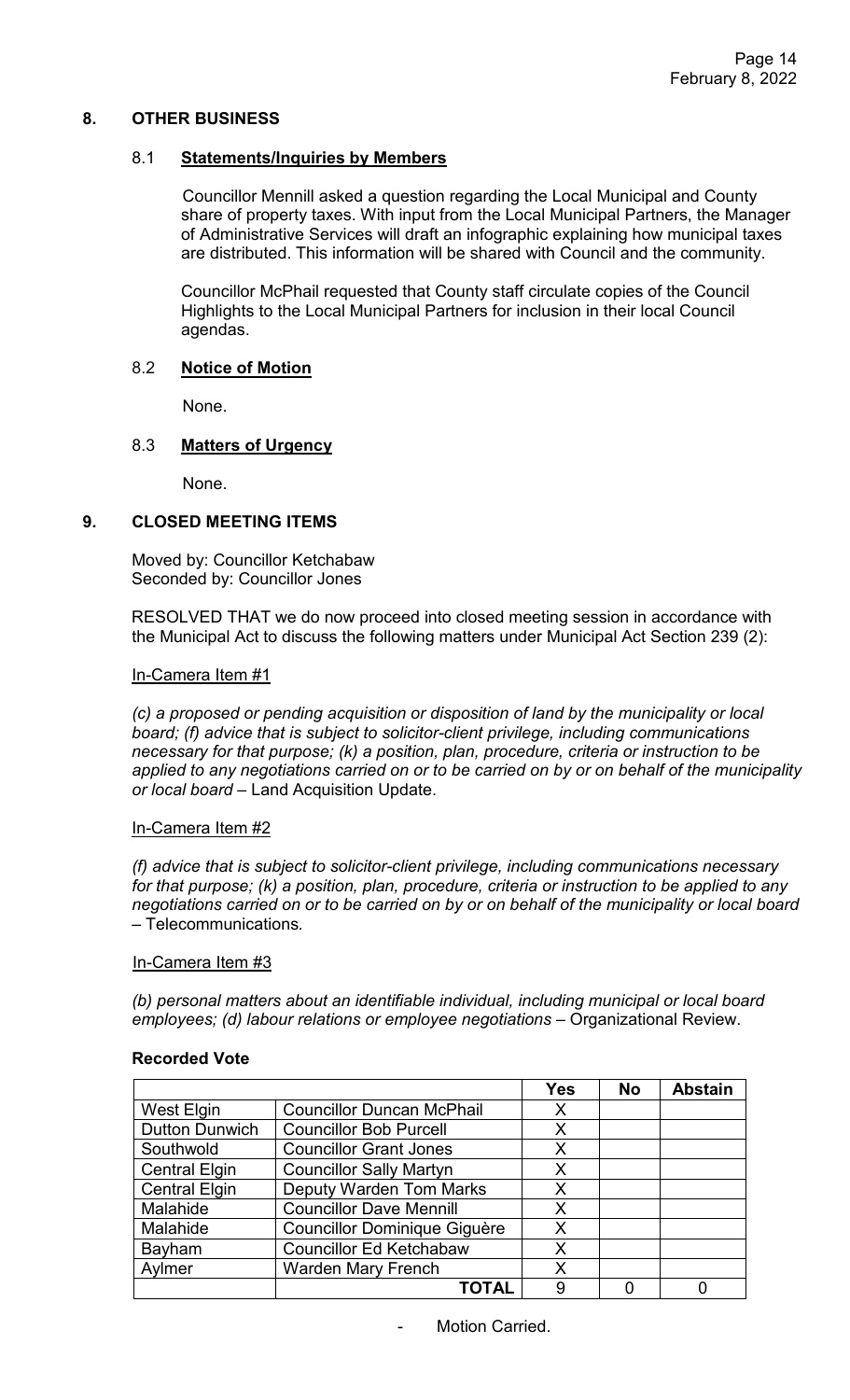# **10. MOTION TO RISE AND REPORT**

Moved by: Councillor Ketchabaw Seconded by: Councillor Mennill

RESOLVED THAT we do now rise and report.

### **Recorded Vote**

|                       |                                     | Yes | <b>No</b> | <b>Abstain</b> |
|-----------------------|-------------------------------------|-----|-----------|----------------|
| <b>West Elgin</b>     | <b>Councillor Duncan McPhail</b>    | X   |           |                |
| <b>Dutton Dunwich</b> | <b>Councillor Bob Purcell</b>       | X   |           |                |
| Southwold             | <b>Councillor Grant Jones</b>       | X   |           |                |
| <b>Central Elgin</b>  | <b>Councillor Sally Martyn</b>      | X   |           |                |
| <b>Central Elgin</b>  | <b>Deputy Warden Tom Marks</b>      | X   |           |                |
| Malahide              | <b>Councillor Dave Mennill</b>      | X   |           |                |
| Malahide              | <b>Councillor Dominique Giguère</b> | X   |           |                |
| Bayham                | <b>Councillor Ed Ketchabaw</b>      | X   |           |                |
| Aylmer                | <b>Warden Mary French</b>           | X   |           |                |
|                       | TOTAL                               | 9   |           |                |

- Motion Carried.

In-Camera Item #1 – Land Acquisition Update

Moved by: Deputy Warden Marks Seconded by: Councillor Jones

RESOLVED THAT staff proceed as directed.

## **Recorded Vote**

|                       |                                     | <b>Yes</b> | <b>No</b> | <b>Abstain</b> |
|-----------------------|-------------------------------------|------------|-----------|----------------|
| West Elgin            | <b>Councillor Duncan McPhail</b>    | X          |           |                |
| <b>Dutton Dunwich</b> | <b>Councillor Bob Purcell</b>       | X          |           |                |
| Southwold             | <b>Councillor Grant Jones</b>       | X          |           |                |
| <b>Central Elgin</b>  | <b>Councillor Sally Martyn</b>      | X          |           |                |
| <b>Central Elgin</b>  | <b>Deputy Warden Tom Marks</b>      | X          |           |                |
| Malahide              | <b>Councillor Dave Mennill</b>      | X          |           |                |
| Malahide              | <b>Councillor Dominique Giguère</b> | X          |           |                |
| Bayham                | <b>Councillor Ed Ketchabaw</b>      | X          |           |                |
| Aylmer                | <b>Warden Mary French</b>           | X          |           |                |
|                       | TOTAL                               | 9          |           |                |

- Motion Carried.

In-Camera Item #2 - Telecommunications

Moved by: Councillor Martyn Seconded by: Councillor Ketchabaw

RESOLVED THAT staff proceed as directed.

|                       |                                     | <b>Yes</b> | <b>No</b> | <b>Abstain</b> |
|-----------------------|-------------------------------------|------------|-----------|----------------|
| West Elgin            | <b>Councillor Duncan McPhail</b>    | Χ          |           |                |
| <b>Dutton Dunwich</b> | <b>Councillor Bob Purcell</b>       | Χ          |           |                |
| Southwold             | <b>Councillor Grant Jones</b>       | X          |           |                |
| <b>Central Elgin</b>  | <b>Councillor Sally Martyn</b>      | X          |           |                |
| <b>Central Elgin</b>  | <b>Deputy Warden Tom Marks</b>      | X          |           |                |
| Malahide              | <b>Councillor Dave Mennill</b>      | Χ          |           |                |
| Malahide              | <b>Councillor Dominique Giguère</b> | Χ          |           |                |
| Bayham                | <b>Councillor Ed Ketchabaw</b>      | x          |           |                |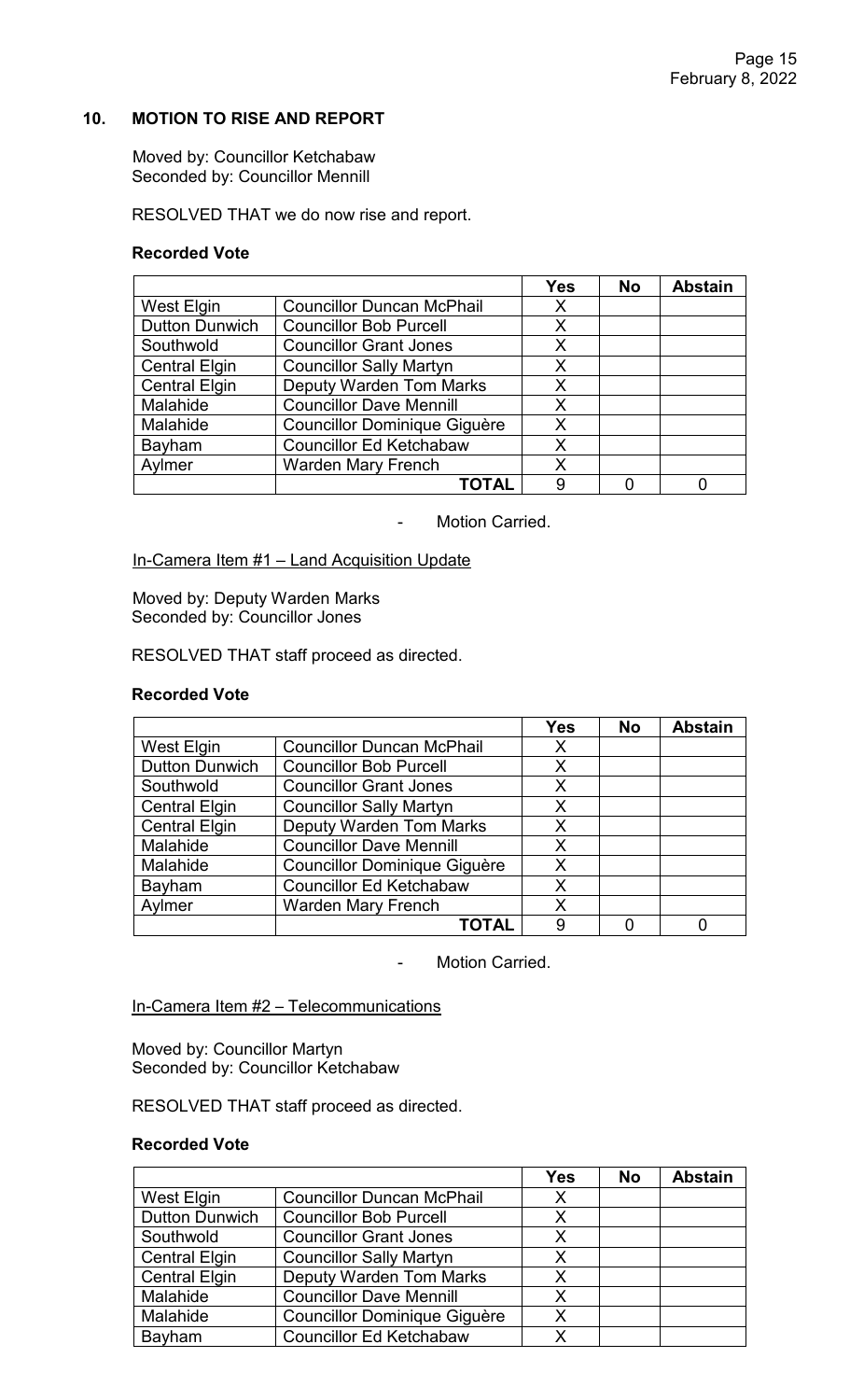| wmer | Warden<br>Mary French |                                          |  |  |
|------|-----------------------|------------------------------------------|--|--|
|      |                       | $T$ $\cap$ $T$ $\wedge$ $\wedge$<br>. AL |  |  |

### In-Camera Item #3 – Organizational Review

Moved by: Councillor Mennill Seconded by: Councillor Jones

RESOLVED THAT staff proceed as directed.

## **Recorded Vote**

|                       |                                     | <b>Yes</b> | <b>No</b> | <b>Abstain</b> |
|-----------------------|-------------------------------------|------------|-----------|----------------|
| <b>West Elgin</b>     | <b>Councillor Duncan McPhail</b>    | X          |           |                |
| <b>Dutton Dunwich</b> | <b>Councillor Bob Purcell</b>       | Х          |           |                |
| Southwold             | <b>Councillor Grant Jones</b>       | X          |           |                |
| <b>Central Elgin</b>  | <b>Councillor Sally Martyn</b>      | Χ          |           |                |
| <b>Central Elgin</b>  | <b>Deputy Warden Tom Marks</b>      | X          |           |                |
| Malahide              | <b>Councillor Dave Mennill</b>      | X          |           |                |
| Malahide              | <b>Councillor Dominique Giguère</b> | X          |           |                |
| Bayham                | <b>Councillor Ed Ketchabaw</b>      | Χ          |           |                |
| Aylmer                | <b>Warden Mary French</b>           | Χ          |           |                |
|                       | <b>TOTAL</b>                        | 9          |           |                |

- Motion Carried.

# **11. MOTION TO ADOPT RECOMMENDATIONS FROM THE COMMITTEE OF THE WHOLE**

Moved by: Councillor Ketchabaw Seconded by: Councillor Mennill

RESOLVED THAT we do now adopt recommendations of the Committee Of The Whole.

#### **Recorded Vote**

|                       |                                     | <b>Yes</b> | <b>No</b> | <b>Abstain</b> |
|-----------------------|-------------------------------------|------------|-----------|----------------|
| West Elgin            | <b>Councillor Duncan McPhail</b>    | Χ          |           |                |
| <b>Dutton Dunwich</b> | <b>Councillor Bob Purcell</b>       | Χ          |           |                |
| Southwold             | <b>Councillor Grant Jones</b>       | X          |           |                |
| <b>Central Elgin</b>  | <b>Councillor Sally Martyn</b>      | X          |           |                |
| <b>Central Elgin</b>  | <b>Deputy Warden Tom Marks</b>      | X          |           |                |
| Malahide              | <b>Councillor Dave Mennill</b>      | X          |           |                |
| Malahide              | <b>Councillor Dominique Giguère</b> | Χ          |           |                |
| Bayham                | <b>Councillor Ed Ketchabaw</b>      | X          |           |                |
| Aylmer                | <b>Warden Mary French</b>           | Χ          |           |                |
|                       | TOTAL                               | 9          |           |                |

Motion Carried.

# **12. CONSIDERATION OF BY-LAWS**

#### 12.1 **By-Law No. 22-09 – Establish Remuneration Rates**

BEING a By-Law to Establish Remuneration Rates for Employees Covered by the Job Evaluation Scale.

Moved by: Deputy Warden Marks Seconded by: Councillor Jones

RESOLVED THAT By-Law No. 22-09 be now read a first, second and third time and finally passed.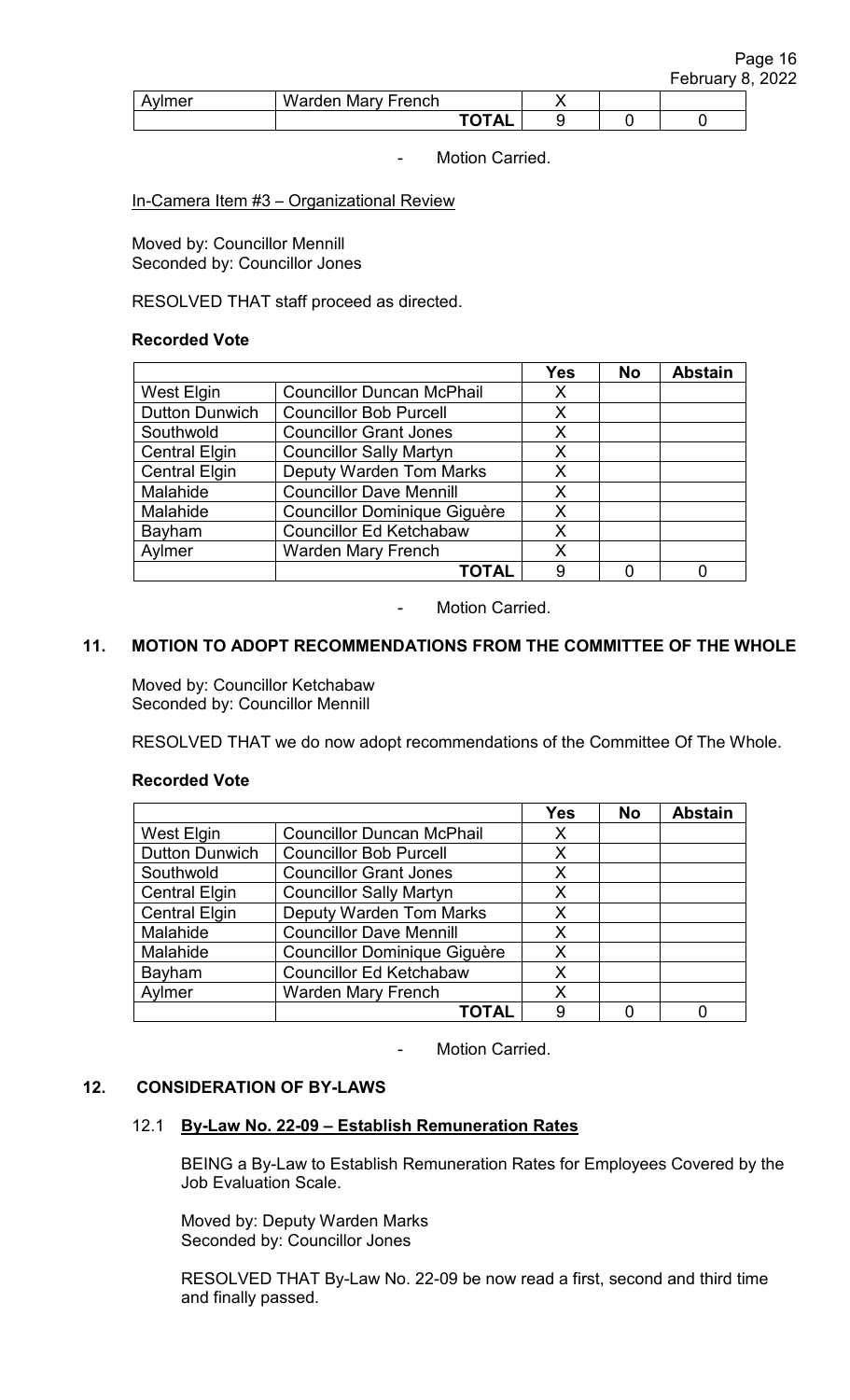|                       |                                     | <b>Yes</b> | <b>No</b> | <b>Abstain</b> |
|-----------------------|-------------------------------------|------------|-----------|----------------|
| West Elgin            | <b>Councillor Duncan McPhail</b>    | Х          |           |                |
| <b>Dutton Dunwich</b> | <b>Councillor Bob Purcell</b>       | X          |           |                |
| Southwold             | <b>Councillor Grant Jones</b>       | X          |           |                |
| <b>Central Elgin</b>  | <b>Councillor Sally Martyn</b>      | X          |           |                |
| <b>Central Elgin</b>  | <b>Deputy Warden Tom Marks</b>      | X          |           |                |
| Malahide              | <b>Councillor Dave Mennill</b>      | X          |           |                |
| Malahide              | <b>Councillor Dominique Giguère</b> | X          |           |                |
| Bayham                | <b>Councillor Ed Ketchabaw</b>      | X          |           |                |
| Aylmer                | <b>Warden Mary French</b>           | X          |           |                |
|                       | ΤΟΤΑΙ                               | 9          |           |                |

Motion Carried.

# 12.2 **By-Law No. 22-10 – Approve Transfer Payment Agreement**

 BEING a By-Law to Approve a Transfer Payment Agreement for the Municipal Modernization Program with Her Majesty the Queen in Right of the Province of Ontario as Represented by the Minister of Municipal Affairs and Housing to Fund the Implementation of an Integrated Human Capital Management Software Platform and Call-In System and, Further Thereto, to Authorize the Warden and Chief Administrative Officer to Execute the Said Transfer Payment Agreement on Behalf of Elgin County.

Moved by: Councillor Martyn Seconded by: Councillor Mennill

RESOLVED THAT By-Law No. 22-10 be now read a first, second and third time and finally passed.

|                       |                                     | <b>Yes</b> | <b>No</b> | <b>Abstain</b> |
|-----------------------|-------------------------------------|------------|-----------|----------------|
| West Elgin            | <b>Councillor Duncan McPhail</b>    | X          |           |                |
| <b>Dutton Dunwich</b> | <b>Councillor Bob Purcell</b>       | X          |           |                |
| Southwold             | <b>Councillor Grant Jones</b>       | X          |           |                |
| <b>Central Elgin</b>  | <b>Councillor Sally Martyn</b>      | Χ          |           |                |
| <b>Central Elgin</b>  | <b>Deputy Warden Tom Marks</b>      | X          |           |                |
| Malahide              | <b>Councillor Dave Mennill</b>      | X          |           |                |
| Malahide              | <b>Councillor Dominique Giguère</b> | Χ          |           |                |
| Bayham                | <b>Councillor Ed Ketchabaw</b>      | X          |           |                |
| Aylmer                | <b>Warden Mary French</b>           | X          |           |                |
|                       | TOTAL                               | 9          |           |                |

# **Recorded Vote**

Motion Carried.

# 12.3 **By-Law No. 22-11 – Add Highways**

BEING a By-Law to Add Highways, including Lower Tier Highways, to the Highway System for Elgin County.

Moved by: Councillor Jones Seconded by: Councillor McPhail

RESOLVED THAT By-Law No. 22-11 be now read a first, second and third time and finally passed.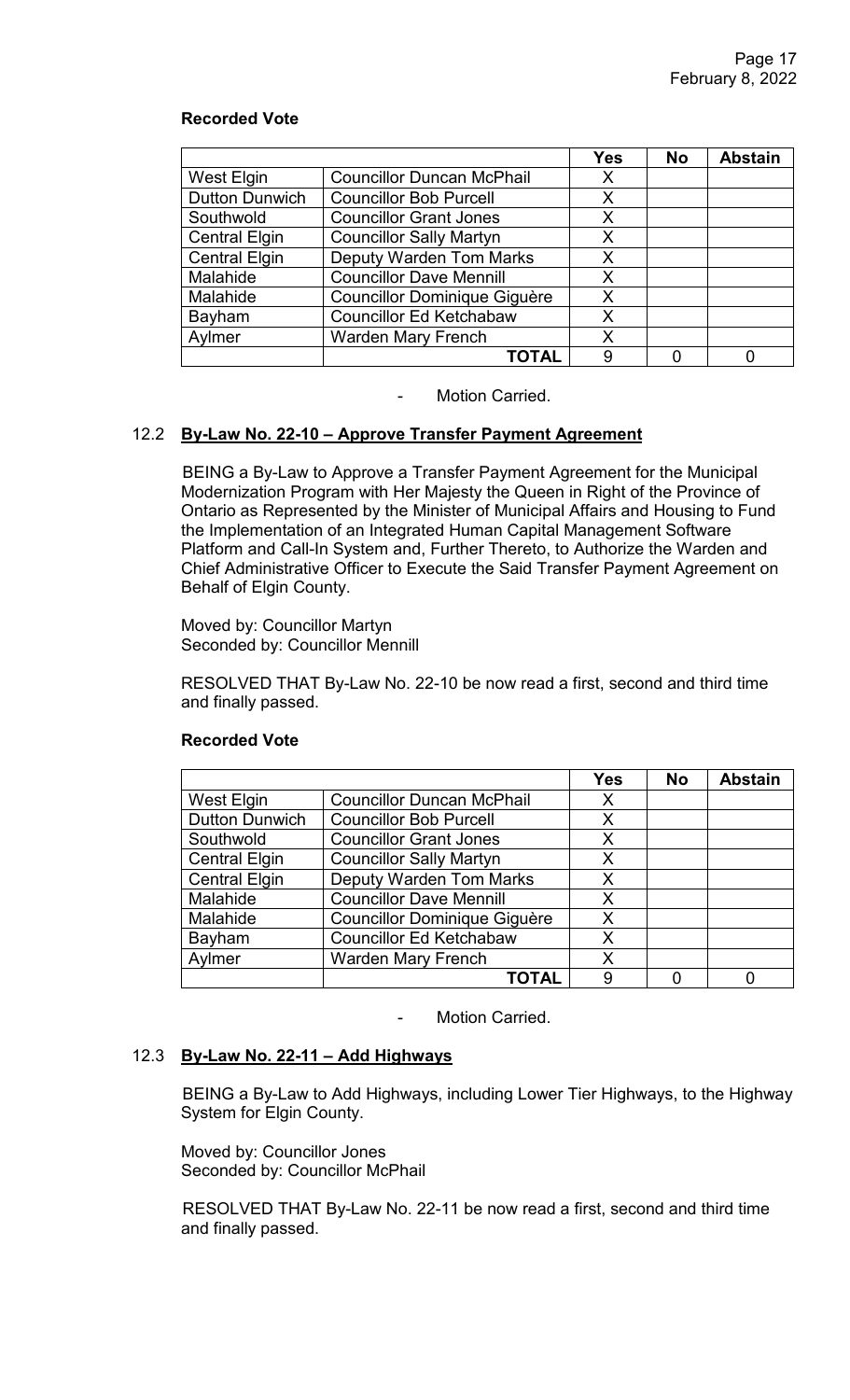|                       |                                     | <b>Yes</b> | <b>No</b> | <b>Abstain</b> |
|-----------------------|-------------------------------------|------------|-----------|----------------|
| West Elgin            | <b>Councillor Duncan McPhail</b>    | X          |           |                |
| <b>Dutton Dunwich</b> | <b>Councillor Bob Purcell</b>       | X          |           |                |
| Southwold             | <b>Councillor Grant Jones</b>       | X          |           |                |
| <b>Central Elgin</b>  | <b>Councillor Sally Martyn</b>      | X          |           |                |
| <b>Central Elgin</b>  | <b>Deputy Warden Tom Marks</b>      | X          |           |                |
| Malahide              | <b>Councillor Dave Mennill</b>      | X          |           |                |
| Malahide              | <b>Councillor Dominique Giguère</b> | X          |           |                |
| Bayham                | <b>Councillor Ed Ketchabaw</b>      | Χ          |           |                |
| Aylmer                | <b>Warden Mary French</b>           | Χ          |           |                |
|                       | <b>TOTAL</b>                        | 9          |           |                |

- Motion Carried.

# 12.4 **By-Law No. 22-12** – **Confirming all Actions and Proceedings**

BEING a By-Law to Confirm Proceedings of the Municipal Council of the Corporation of the County of Elgin at the February 8, 2022 Meeting.

Moved by: Councillor Mennill Seconded by: Deputy Warden Marks

RESOLVED THAT By-Law No. 22-12 be now read a first, second and third time and finally passed.

### **Recorded Vote**

|                       |                                     | <b>Yes</b> | <b>No</b> | <b>Abstain</b> |
|-----------------------|-------------------------------------|------------|-----------|----------------|
| West Elgin            | <b>Councillor Duncan McPhail</b>    | X          |           |                |
| <b>Dutton Dunwich</b> | <b>Councillor Bob Purcell</b>       | X          |           |                |
| Southwold             | <b>Councillor Grant Jones</b>       | X          |           |                |
| <b>Central Elgin</b>  | <b>Councillor Sally Martyn</b>      | X          |           |                |
| <b>Central Elgin</b>  | <b>Deputy Warden Tom Marks</b>      | X          |           |                |
| Malahide              | <b>Councillor Dave Mennill</b>      | X          |           |                |
| Malahide              | <b>Councillor Dominique Giguère</b> | X          |           |                |
| Bayham                | <b>Councillor Ed Ketchabaw</b>      | X          |           |                |
| Aylmer                | <b>Warden Mary French</b>           | Χ          |           |                |
|                       | TOTAL                               | 9          |           |                |

- Motion Carried.

# **13. ADJOURNMENT**

Moved by: Councillor Marks Seconded by: Councillor Purcell

RESOLVED THAT we do now adjourn at 12:22 p.m. to meet again on February 22, 2022 at 9:00 a.m.

|                       |                                     | <b>Yes</b> | <b>No</b> | <b>Abstain</b> |
|-----------------------|-------------------------------------|------------|-----------|----------------|
| <b>West Elgin</b>     | <b>Councillor Duncan McPhail</b>    | Χ          |           |                |
| <b>Dutton Dunwich</b> | <b>Councillor Bob Purcell</b>       | Χ          |           |                |
| Southwold             | <b>Councillor Grant Jones</b>       | Χ          |           |                |
| <b>Central Elgin</b>  | <b>Councillor Sally Martyn</b>      | Χ          |           |                |
| <b>Central Elgin</b>  | <b>Deputy Warden Tom Marks</b>      | X          |           |                |
| Malahide              | <b>Councillor Dave Mennill</b>      | X          |           |                |
| Malahide              | <b>Councillor Dominique Giguère</b> | Χ          |           |                |
| Bayham                | <b>Councillor Ed Ketchabaw</b>      | Χ          |           |                |
| Aylmer                | <b>Warden Mary French</b>           | Χ          |           |                |
|                       | <b>TOTAL</b>                        | 9          |           |                |